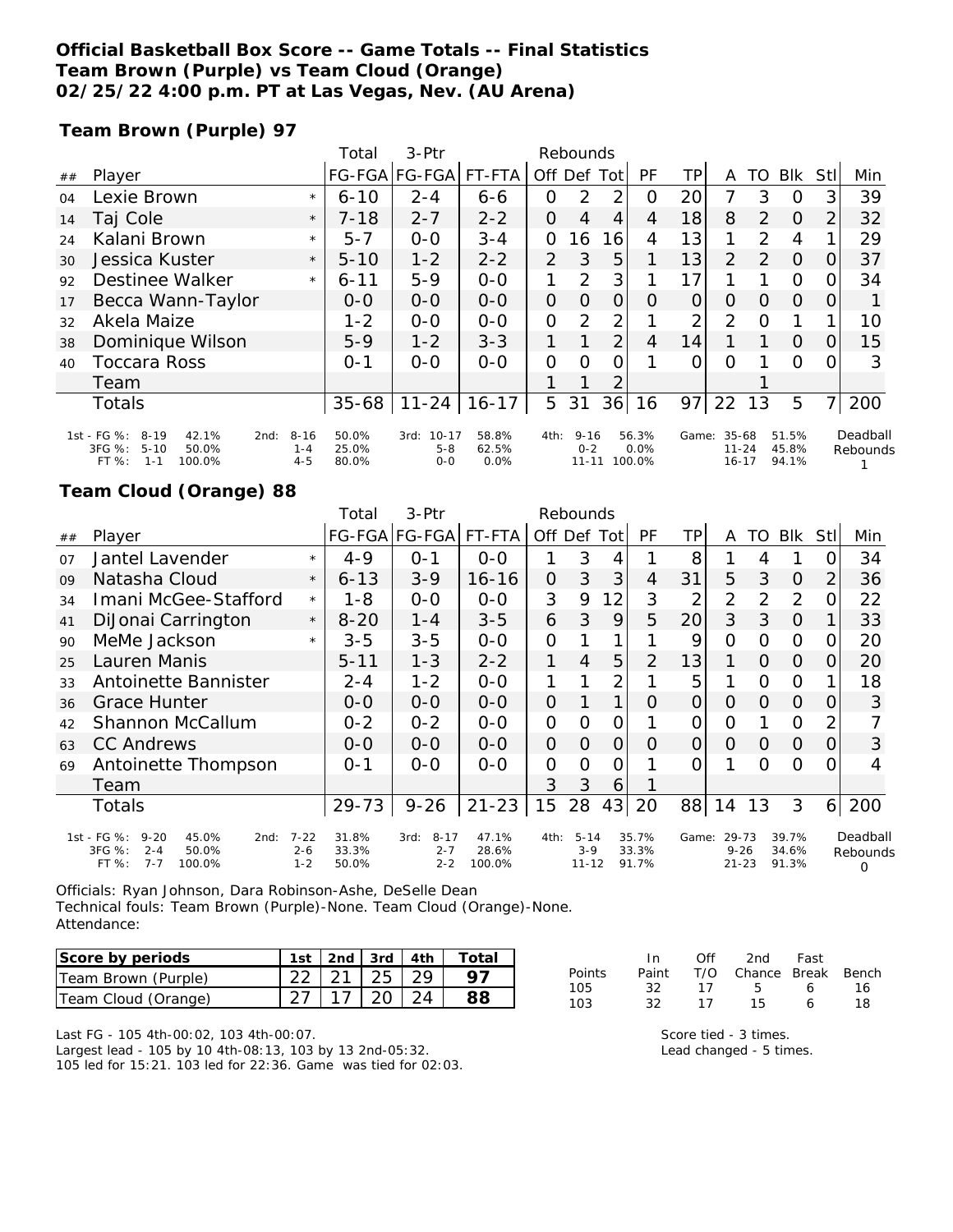# **Team Brown (Purple) vs Team Cloud (Orange) 02/25/22 4:00 p.m. PT at Las Vegas, Nev. (AU Arena) 1st PERIOD Play-by-Play (Page 1)**

| HOME TEAM: Team Cloud (Orange)           | Time  | Score      |                | Margin VISITORS: Team Brown (Purple) |
|------------------------------------------|-------|------------|----------------|--------------------------------------|
| REBOUND (DEF) by Imani McGee-Stafford    | 09:49 |            |                | MISSED 3 PTR by Taj Cole             |
| MISSED LAYUP by Imani McGee-Stafford     | 09:29 |            |                | REBOUND (DEF) by Kalani Brown        |
| REBOUND (DEF) by DiJonai Carrington      | 09:18 |            |                | MISSED 3 PTR by Destinee Walker      |
| MISSED LAYUP by DiJonai Carrington       | 08:58 |            |                |                                      |
| REBOUND (OFF) by DiJonai Carrington      | 08:58 |            |                |                                      |
| GOOD! LAYUP by DiJonai Carrington [PNT]  | 08:53 | $2 - 0$    | H <sub>2</sub> |                                      |
| REBOUND (DEF) by Imani McGee-Stafford    | 08:42 |            |                | MISSED JUMPER by Jessica Kuster      |
| GOOD! JUMPER by Jantel Lavender          | 08:32 | $4 - 0$    | H 4            |                                      |
| ASSIST by Natasha Cloud                  | 08:32 |            |                |                                      |
|                                          | 08:17 |            |                | TURNOVR by Jessica Kuster            |
| STEAL by Natasha Cloud                   | 08:16 |            |                |                                      |
| GOOD! LAYUP by Jantel Lavender [PNT]     | 08:10 | $6-0$      | H 6            |                                      |
| ASSIST by Imani McGee-Stafford           | 08:10 |            |                |                                      |
|                                          | 07:51 | $6 - 3$    | H 3            | GOOD! 3 PTR by Destinee Walker       |
|                                          | 07:51 |            |                | ASSIST by Jessica Kuster             |
| MISSED JUMPER by DiJonai Carrington      | 07:32 |            |                | REBOUND (DEF) by Kalani Brown        |
|                                          | 07:14 | $6 - 6$    |                | GOOD! 3 PTR by Lexie Brown           |
|                                          |       |            | T <sub>1</sub> |                                      |
|                                          | 07:14 |            |                | ASSIST by Taj Cole                   |
| MISSED JUMPER by Imani McGee-Stafford    | 06:58 |            |                | REBOUND (DEF) by Jessica Kuster      |
|                                          | 06:52 | $6 - 9$    | V <sub>3</sub> | GOOD! 3 PTR by Destinee Walker       |
|                                          | 06:52 |            |                | <b>ASSIST by Lexie Brown</b>         |
| GOOD! FT SHOT by Natasha Cloud           | 06:34 | $7 - 9$    | V <sub>2</sub> | FOUL by Taj Cole (P1T1)              |
| GOOD! FT SHOT by Natasha Cloud           | 06:34 | $8 - 9$    | V <sub>1</sub> |                                      |
|                                          |       | 06:34 S 09 |                |                                      |
| FOUL by Imani McGee-Stafford (P1T1)      | 06:23 |            |                |                                      |
|                                          |       | 06:23 P 14 |                |                                      |
|                                          | 06:18 | $8 - 12$   | $V_4$          | GOOD! 3 PTR by Taj Cole              |
|                                          | 06:18 |            |                | ASSIST by Kalani Brown               |
| MISSED LAYUP by Jantel Lavender          | 06:03 |            |                |                                      |
| REBOUND (OFF) by Imani McGee-Stafford    | 06:03 |            |                |                                      |
| MISSED LAYUP by Imani McGee-Stafford     | 05:57 |            |                | BLOCK by Kalani Brown                |
|                                          | 05:53 |            |                | REBOUND (DEF) by Kalani Brown        |
|                                          | 05:50 |            |                | MISSED LAYUP by Taj Cole             |
|                                          | 05:50 |            |                | REBOUND (OFF) by (TEAM)              |
| SUB IN: Lauren Manis                     | 05:48 |            |                |                                      |
| SUB OUT: Imani McGee-Stafford            | 05:48 |            |                |                                      |
| REBOUND (DEF) by Lauren Manis            | 05:45 |            |                | MISSED JUMPER by Lexie Brown         |
| GOOD! LAYUP by DiJonai Carrington [FB/PN | 05:38 | $10 - 12$  | V <sub>2</sub> |                                      |
| <b>ASSIST by Lauren Manis</b>            | 05:38 |            |                |                                      |
|                                          | 05:23 | $10 - 14$  | V <sub>4</sub> | GOOD! LAYUP by Lexie Brown [PNT]     |
|                                          | 05:23 |            |                | ASSIST by Jessica Kuster             |
| MISSED 3 PTR by Jantel Lavender          | 05:10 |            |                | REBOUND (DEF) by Jessica Kuster      |
|                                          | 05:00 | $10 - 16$  | V6             | GOOD! LAYUP by Kalani Brown [PNT]    |
|                                          | 05:00 |            |                | ASSIST by Taj Cole                   |
|                                          | 04:47 |            |                | FOUL by Kalani Brown (P1T2)          |
| TIMEOUT MEDIA                            | 04:47 |            |                |                                      |
| GOOD! FT SHOT by Natasha Cloud           | 04:47 | $11 - 16$  | V <sub>5</sub> |                                      |
|                                          |       |            | V <sub>4</sub> |                                      |
| GOOD! FT SHOT by Natasha Cloud           | 04:47 | $12 - 16$  |                |                                      |
|                                          | 04:47 |            |                | SUB IN: Toccara Ross                 |
|                                          | 04:47 |            |                | SUB OUT: Kalani Brown                |
|                                          |       | 04:47 S 09 |                |                                      |
|                                          | 04:33 | $12 - 18$  | V6             | GOOD! LAYUP by Lexie Brown [PNT]     |
| FOUL by Lauren Manis (P1T2)              | 04:33 | $12 - 19$  | V 7            | GOOD! FT SHOT by Lexie Brown         |
|                                          |       | 04:33 S 04 |                |                                      |
| MISSED LAYUP by Lauren Manis             | 04:13 |            |                |                                      |
| REBOUND (OFF) by DiJonai Carrington      | 04:13 |            |                |                                      |
| GOOD! LAYUP by DiJonai Carrington [PNT]  | 04:09 | 14-19      | V <sub>5</sub> |                                      |
|                                          | 03:54 | $14 - 22$  | $V_8$          | GOOD! 3 PTR by Destinee Walker       |
|                                          | 03:54 |            |                | ASSIST by Taj Cole                   |
| TURNOVR by Natasha Cloud                 | 03:37 |            |                |                                      |
|                                          |       |            |                |                                      |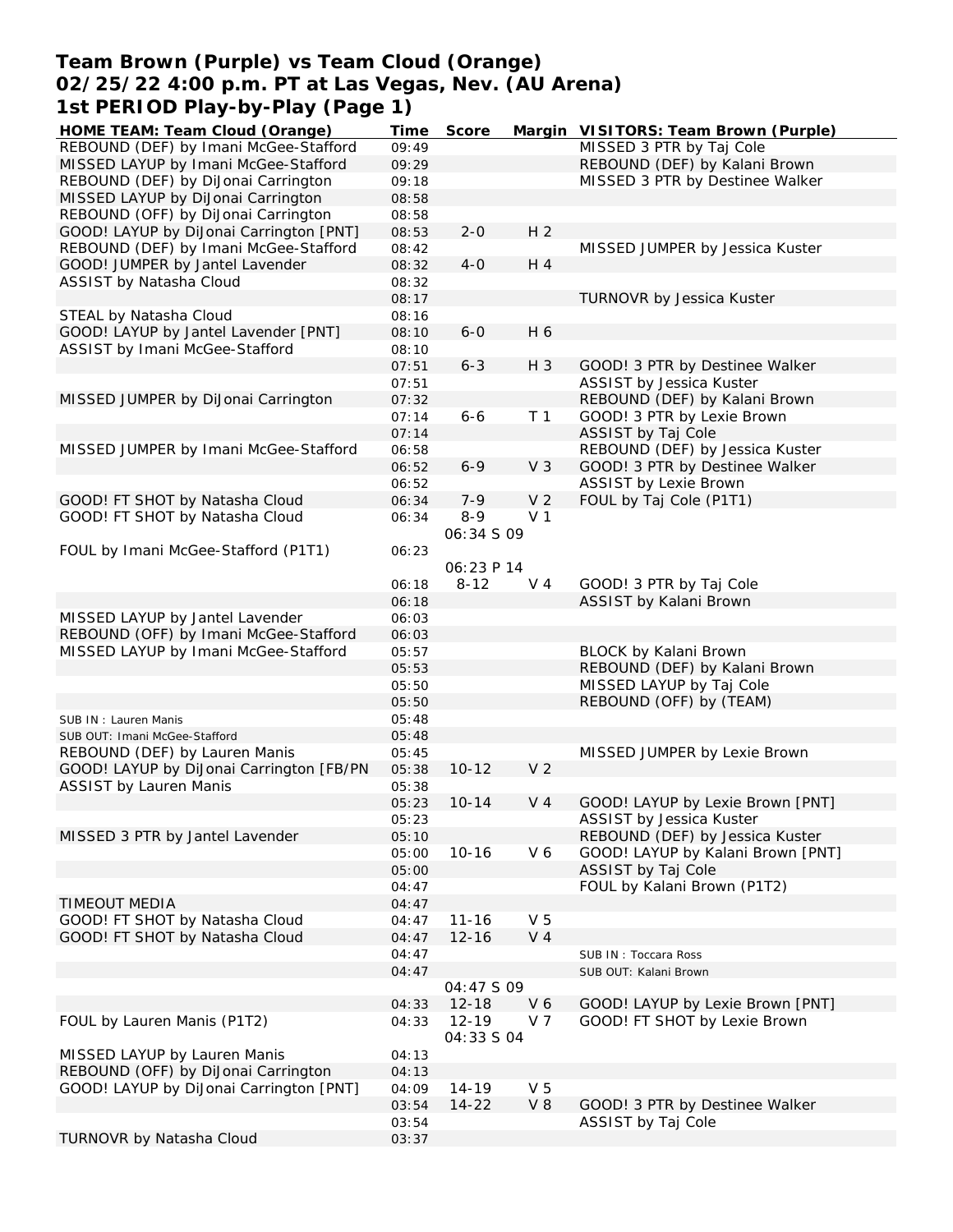# **Team Brown (Purple) vs Team Cloud (Orange) 02/25/22 4:00 p.m. PT at Las Vegas, Nev. (AU Arena) 1st PERIOD Play-by-Play (Page 2)**

| HOME TEAM: Team Cloud (Orange)        | Time  | Score             |                | Margin VISITORS: Team Brown (Purple) |
|---------------------------------------|-------|-------------------|----------------|--------------------------------------|
|                                       | 03:35 |                   |                | STEAL by Lexie Brown                 |
| REBOUND (DEF) by Jantel Lavender      | 03:29 |                   |                | MISSED JUMPER by Toccara Ross        |
| GOOD! 3 PTR by MeMe Jackson           | 03:16 | $17 - 22$         | V <sub>5</sub> |                                      |
| ASSIST by DiJonai Carrington          | 03:16 |                   |                |                                      |
| REBOUND (DEF) by (TEAM)               | 02:57 |                   |                | MISSED 3 PTR by Taj Cole             |
| SUB IN: Antoinette Bannister          | 02:54 |                   |                | SUB IN: Dominique Wilson             |
| SUB OUT: MeMe Jackson                 | 02:54 |                   |                | SUB OUT: Destinee Walker             |
| GOOD! LAYUP by Lauren Manis [PNT]     | 02:37 | $19 - 22$         | V <sub>3</sub> |                                      |
| ASSIST by DiJonai Carrington          | 02:37 |                   |                |                                      |
| GOOD! FT SHOT by Lauren Manis         | 02:37 | $20 - 22$         | V <sub>2</sub> | FOUL by Toccara Ross (P1T3)          |
|                                       | 02:37 |                   |                | SUB IN: Kalani Brown                 |
|                                       | 02:37 |                   |                | SUB OUT: Jessica Kuster              |
|                                       |       | 02:37 \$ 25       |                |                                      |
|                                       | 02:29 |                   |                | <b>TURNOVR by Toccara Ross</b>       |
| GOOD! 3 PTR by Lauren Manis           | 02:28 | $23 - 22$         | H <sub>1</sub> |                                      |
| REBOUND (DEF) by Lauren Manis         | 02:04 |                   |                | MISSED 3 PTR by Dominique Wilson     |
| MISSED LAYUP by Lauren Manis          | 01:49 |                   |                | REBOUND (DEF) by Kalani Brown        |
|                                       | 01:36 |                   |                | FOUL by Taj Cole (P2T4)              |
|                                       | 01:36 |                   |                | TURNOVR by Taj Cole                  |
| SUB IN: Imani McGee-Stafford          | 01:36 |                   |                | SUB IN : Jessica Kuster              |
| SUB OUT: Jantel Lavender              | 01:36 |                   |                | SUB IN : Destinee Walker             |
|                                       | 01:36 |                   |                | SUB OUT: Taj Cole                    |
|                                       | 01:36 |                   |                | SUB OUT: Toccara Ross                |
|                                       |       | 01:36 0 33        |                |                                      |
| GOOD! FT SHOT by Natasha Cloud        | 01:26 | $24 - 22$         | H <sub>2</sub> | FOUL by Dominique Wilson (P1T5)      |
| GOOD! FT SHOT by Natasha Cloud        | 01:26 | $25 - 22$         | $H_3$          |                                      |
|                                       |       | <i>01:26 S 09</i> |                |                                      |
| BLOCK by Imani McGee-Stafford         | 01:09 |                   |                | MISSED LAYUP by Dominique Wilson     |
| REBOUND (DEF) by Imani McGee-Stafford | 01:07 |                   |                |                                      |
| MISSED LAYUP by DiJonai Carrington    | 01:03 |                   |                | REBOUND (DEF) by Kalani Brown        |
| REBOUND (DEF) by Imani McGee-Stafford | 00:47 |                   |                | MISSED 3 PTR by Destinee Walker      |
| MISSED 3 PTR by Lauren Manis          | 00:26 |                   |                | REBOUND (DEF) by Kalani Brown        |
|                                       | 00:19 |                   |                | TURNOVR by Kalani Brown              |
| STEAL by DiJonai Carrington           | 00:17 |                   |                |                                      |
| GOOD! LAYUP by Natasha Cloud [PNT]    | 00:10 | $27 - 22$         | H 5            |                                      |
| REBOUND (DEF) by Antoinette Bannister | 00:03 |                   |                | MISSED JUMPER by Dominique Wilson    |

#### Team Cloud (Orange) 27, Team Brown (Purple) 22

|                                              | In. | Off | 2nd               | Fast |       |                         |
|----------------------------------------------|-----|-----|-------------------|------|-------|-------------------------|
| 1st period-only Paint T/O Chance Break Bench |     |     |                   |      |       |                         |
| Team Brown (Purple) 6                        |     |     | $\Omega$ $\Omega$ |      | - ( ) | Score tied - 1 time.    |
| Team Cloud (Orange) 12 9                     |     |     | 4                 |      | 6     | Lead changed - 2 times. |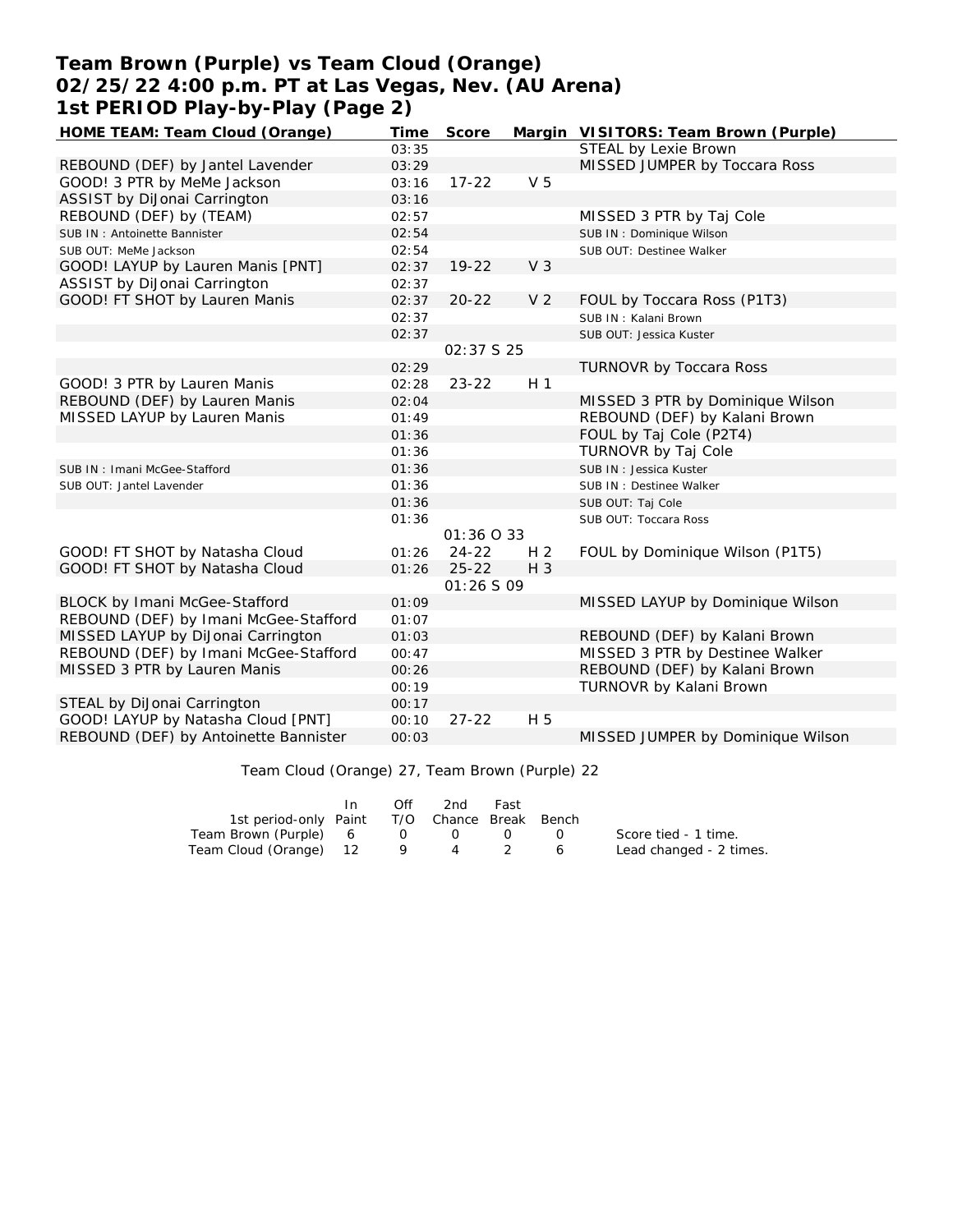# **Team Brown (Purple) vs Team Cloud (Orange) 02/25/22 4:00 p.m. PT at Las Vegas, Nev. (AU Arena) 2nd PERIOD Play-by-Play (Page 1)**

| HOME TEAM: Team Cloud (Orange)           | Time  | Score             |      | Margin VISITORS: Team Brown (Purple) |
|------------------------------------------|-------|-------------------|------|--------------------------------------|
| FOUL by (TEAM) (P1T3)                    | 10:00 |                   |      |                                      |
| SUB IN: Shannon McCallum                 | 10:00 |                   |      |                                      |
| SUB IN: Lauren Manis                     | 10:00 |                   |      |                                      |
| SUB IN: Antoinette Bannister             | 10:00 |                   |      |                                      |
| SUB OUT: DiJonai Carrington              | 10:00 |                   |      |                                      |
| SUB OUT: Jantel Lavender                 | 10:00 |                   |      |                                      |
| SUB OUT: MeMe Jackson                    | 10:00 |                   |      |                                      |
| MISSED LAYUP by Imani McGee-Stafford     | 09:49 |                   |      | REBOUND (DEF) by Taj Cole            |
|                                          | 09:41 |                   |      | TURNOVR by Lexie Brown               |
| STEAL by Shannon McCallum                | 09:40 |                   |      |                                      |
| MISSED LAYUP by Antoinette Bannister     | 09:38 |                   |      |                                      |
|                                          |       |                   |      |                                      |
| REBOUND (OFF) by Antoinette Bannister    | 09:38 | 29-22             |      |                                      |
| GOOD! LAYUP by Lauren Manis [PNT]        | 09:31 |                   | H 7  |                                      |
| REBOUND (DEF) by Lauren Manis            | 09:21 |                   |      | MISSED 3 PTR by Taj Cole             |
| MISSED LAYUP by Imani McGee-Stafford     | 09:10 |                   |      | BLOCK by Kalani Brown                |
| REBOUND (OFF) by Imani McGee-Stafford    | 09:08 |                   |      |                                      |
| MISSED LAYUP by Imani McGee-Stafford     | 08:59 |                   |      | REBOUND (DEF) by Kalani Brown        |
| REBOUND (DEF) by Imani McGee-Stafford    | 08:48 |                   |      | MISSED JUMPER by Taj Cole            |
| MISSED 3 PTR by Shannon McCallum         | 08:30 |                   |      | REBOUND (DEF) by Taj Cole            |
|                                          | 08:16 | 29-24             | H 5  | GOOD! JUMPER by Jessica Kuster       |
|                                          | 08:16 |                   |      | <b>ASSIST by Lexie Brown</b>         |
| GOOD! LAYUP by Lauren Manis [PNT]        | 07:56 | $31 - 24$         | H 7  |                                      |
| ASSIST by Natasha Cloud                  | 07:56 |                   |      |                                      |
| GOOD! FT SHOT by Lauren Manis            | 07:56 | $32 - 24$         | H 8  | FOUL by Destinee Walker (P1T6)       |
|                                          |       | 07:56 S 25        |      |                                      |
| REBOUND (DEF) by Imani McGee-Stafford    | 07:46 |                   |      | MISSED LAYUP by Taj Cole             |
| GOOD! LAYUP by Lauren Manis [PNT]        | 07:36 | $34 - 24$         | H 10 |                                      |
| ASSIST by Antoinette Bannister           | 07:36 |                   |      |                                      |
|                                          | 07:32 |                   |      | TIMEOUT 30sec                        |
| SUB IN: Antoinette Thompson              | 07:32 |                   |      |                                      |
|                                          | 07:32 |                   |      |                                      |
| SUB IN: Jantel Lavender                  | 07:32 |                   |      |                                      |
| SUB OUT: Natasha Cloud                   |       |                   |      |                                      |
| SUB OUT: Imani McGee-Stafford            | 07:32 |                   |      |                                      |
|                                          | 07:12 |                   |      | TURNOVR by Lexie Brown               |
| STEAL by Antoinette Bannister            | 07:10 |                   |      |                                      |
| GOOD! LAYUP by Antoinette Bannister [PNT | 07:05 | $36 - 24$         | H 12 |                                      |
| FOUL by Shannon McCallum (P1T4)          | 06:58 |                   |      |                                      |
|                                          |       | <i>06:58 P 04</i> |      |                                      |
|                                          | 06:51 |                   |      | TURNOVR by Taj Cole                  |
| MISSED JUMPER by Lauren Manis            | 06:28 |                   |      | REBOUND (DEF) by Kalani Brown        |
| REBOUND (DEF) by Jantel Lavender         | 06:13 |                   |      | MISSED JUMPER by Jessica Kuster      |
| TURNOVR by Jantel Lavender               | 06:03 |                   |      |                                      |
|                                          | 06:01 |                   |      | STEAL by Kalani Brown                |
|                                          | 05:57 |                   |      | TURNOVR by Kalani Brown              |
| STEAL by Shannon McCallum                | 05:56 |                   |      |                                      |
| MISSED 3 PTR by Shannon McCallum         | 05:49 |                   |      | REBOUND (DEF) by Lexie Brown         |
|                                          | 05:41 | $36 - 26$         | H 10 | GOOD! JUMPER by Taj Cole             |
| GOOD! 3 PTR by Antoinette Bannister      | 05:32 | 39-26             | H 13 |                                      |
| ASSIST by Antoinette Thompson            | 05:32 |                   |      |                                      |
| FOUL by Antoinette Thompson (P1T5)       | 05:08 |                   |      |                                      |
| SUB IN : Grace Hunter                    | 05:08 |                   |      | SUB IN: Akela Maize                  |
| SUB OUT: Lauren Manis                    | 05:08 |                   |      | SUB OUT: Kalani Brown                |
|                                          |       | 05:08 P 14        |      |                                      |
|                                          | 05:02 |                   |      | TURNOVR by Lexie Brown               |
| MISSED 3 PTR by Antoinette Bannister     | 04:44 |                   |      |                                      |
|                                          |       |                   |      |                                      |
| REBOUND (OFF) by (TEAM)                  | 04:44 |                   |      |                                      |
| MISSED LAYUP by Antoinette Thompson      | 04:27 |                   |      | REBOUND (DEF) by Taj Cole            |
|                                          | 04:21 | 39-28             | H 11 | GOOD! LAYUP by Lexie Brown [PNT]     |
|                                          | 04:21 |                   |      | ASSIST by Taj Cole                   |
| FOUL by Antoinette Bannister (P1T6)      | 04:20 |                   |      |                                      |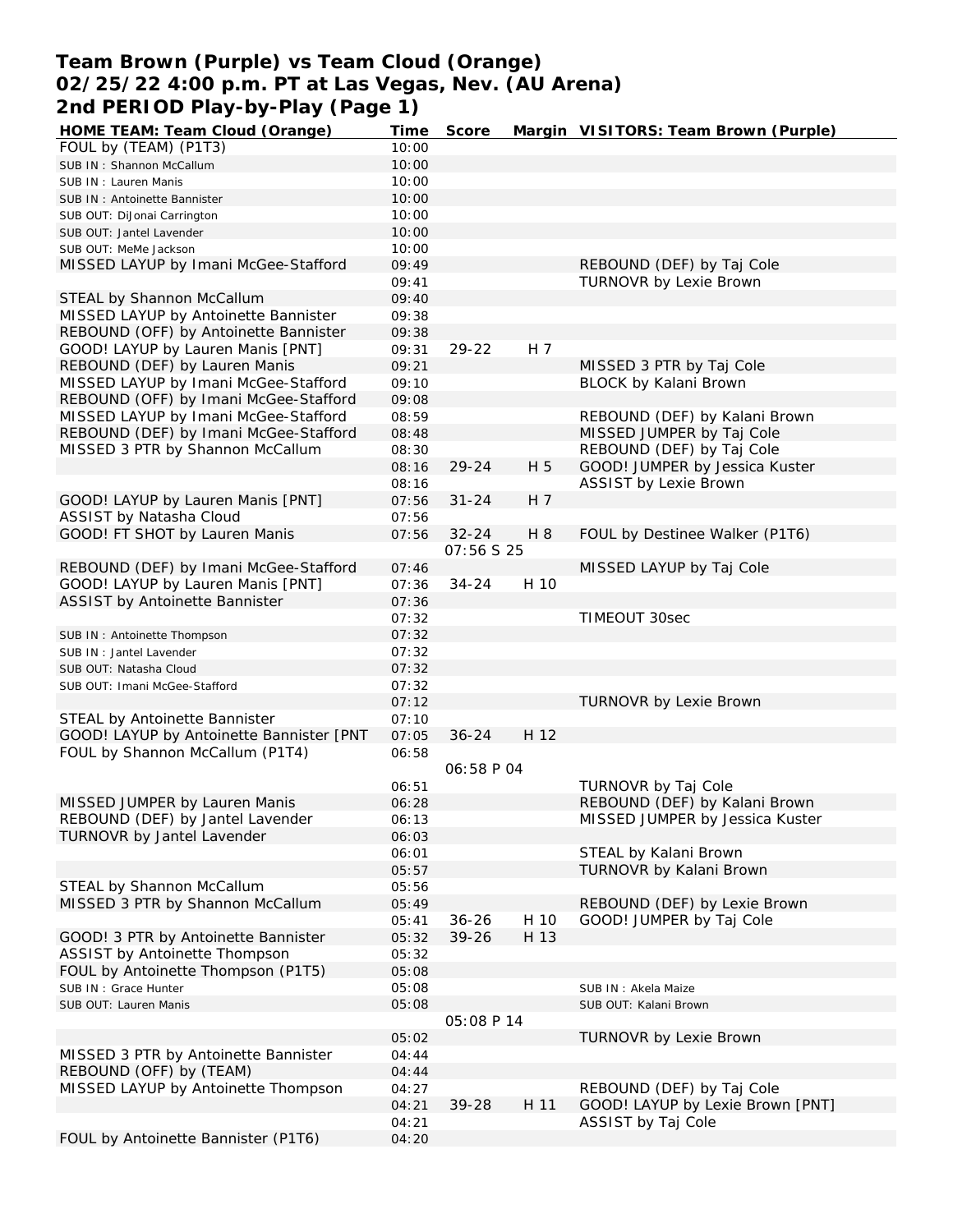# **Team Brown (Purple) vs Team Cloud (Orange) 02/25/22 4:00 p.m. PT at Las Vegas, Nev. (AU Arena) 2nd PERIOD Play-by-Play (Page 2)**

| HOME TEAM: Team Cloud (Orange)          | Time  | Score       |                | Margin VISITORS: Team Brown (Purple) |
|-----------------------------------------|-------|-------------|----------------|--------------------------------------|
|                                         | 04:20 | 39-29       | H 10           | GOOD! FT SHOT by Lexie Brown         |
|                                         |       | 04:20 S 04  |                |                                      |
| <b>TURNOVR by Shannon McCallum</b>      | 04:11 |             |                |                                      |
|                                         | 04:05 |             |                | STEAL by Lexie Brown                 |
|                                         | 04:04 | 39-31       | H 8            | GOOD! LAYUP by Lexie Brown [FB/PNT]  |
| MISSED LAYUP by Jantel Lavender         | 03:45 |             |                | <b>BLOCK by Akela Maize</b>          |
|                                         | 03:42 |             |                | REBOUND (DEF) by Taj Cole            |
| REBOUND (DEF) by Grace Hunter           | 03:36 |             |                | MISSED LAYUP by Akela Maize          |
| TURNOVR by DiJonai Carrington           | 03:22 |             |                |                                      |
|                                         | 03:21 |             |                | STEAL by Lexie Brown                 |
| FOUL by DiJonai Carrington (P1T7)       | 03:13 | 39-32       | H 7            | GOOD! FT SHOT by Jessica Kuster      |
|                                         | 03:13 | 39-33       | H 6            | GOOD! FT SHOT by Jessica Kuster      |
| SUB IN: DiJonai Carrington              | 03:13 |             |                | SUB IN: Kalani Brown                 |
| SUB IN: Imani McGee-Stafford            | 03:13 |             |                | SUB OUT: Akela Maize                 |
| SUB IN: Natasha Cloud                   | 03:13 |             |                |                                      |
| SUB IN: CC Andrews                      | 03:13 |             |                |                                      |
| SUB OUT: Shannon McCallum               | 03:13 |             |                |                                      |
| SUB OUT: Antoinette Thompson            | 03:13 |             |                |                                      |
| SUB OUT: Jantel Lavender                | 03:13 |             |                |                                      |
| SUB OUT: Antoinette Bannister           | 03:13 |             |                |                                      |
|                                         |       | 03:13 \$ 30 |                |                                      |
| TURNOVR by Imani McGee-Stafford         | 03:03 |             |                |                                      |
|                                         | 03:01 |             |                | STEAL by Taj Cole                    |
|                                         | 02:59 | $39 - 35$   | H 4            | GOOD! LAYUP by Taj Cole [FB/PNT]     |
| MISSED JUMPER by Imani McGee-Stafford   | 02:45 |             |                | REBOUND (DEF) by Jessica Kuster      |
|                                         | 02:28 | $39 - 37$   | H <sub>2</sub> | GOOD! JUMPER by Destinee Walker      |
|                                         | 02:28 |             |                | ASSIST by Taj Cole                   |
| MISSED JUMPER by DiJonai Carrington     | 02:07 |             |                |                                      |
| REBOUND (OFF) by (TEAM)                 | 02:07 |             |                |                                      |
| SUB IN : MeMe Jackson                   | 02:04 |             |                |                                      |
| SUB IN: Jantel Lavender                 | 02:04 |             |                |                                      |
| SUB OUT: Imani McGee-Stafford           | 02:04 |             |                |                                      |
| SUB OUT: Grace Hunter                   | 02:04 |             |                |                                      |
| MISSED LAYUP by Natasha Cloud           | 01:57 |             |                |                                      |
| REBOUND (OFF) by (TEAM)                 | 01:57 |             |                |                                      |
|                                         | 01:56 |             |                | FOUL by Jessica Kuster (P1T7)        |
|                                         |       | 01:56 P 07  |                |                                      |
| MISSED 3 PTR by Natasha Cloud           | 01:48 |             |                | REBOUND (DEF) by Destinee Walker     |
|                                         | 01:31 |             |                | MISSED 3 PTR by Destinee Walker      |
|                                         | 01:31 |             |                | REBOUND (OFF) by Jessica Kuster      |
| BLOCK by Jantel Lavender                | 01:23 |             |                | MISSED LAYUP by Jessica Kuster       |
|                                         | 01:20 |             |                | REBOUND (OFF) by Jessica Kuster      |
|                                         | 01:07 | 39-40       | V <sub>1</sub> | GOOD! 3 PTR by Lexie Brown           |
| GOOD! LAYUP by DiJonai Carrington [PNT] | 01:04 | $41 - 40$   | H <sub>1</sub> |                                      |
| MISSED FT SHOT by DiJonai Carrington    | 01:04 |             |                | FOUL by Taj Cole (P3T8)              |
| REBOUND (OFF) by DiJonai Carrington     | 01:04 |             |                |                                      |
|                                         | 01:04 |             |                | SUB IN: Dominique Wilson             |
|                                         | 01:04 |             |                | SUB OUT: Taj Cole                    |
|                                         |       | 01:04 S 41  |                |                                      |
| GOOD! 3 PTR by MeMe Jackson             | 00:52 | $44 - 40$   | H 4            |                                      |
| ASSIST by Jantel Lavender               | 00:52 |             |                |                                      |
| FOUL by Jantel Lavender (P1T8)          | 00:37 |             |                | MISSED FT SHOT by Kalani Brown       |
|                                         | 00:37 |             |                | REBOUND (OFF) by (DEADBALL)          |
|                                         | 00:37 | $44 - 41$   | $H_3$          | GOOD! FT SHOT by Kalani Brown        |
|                                         |       | 00:37 S 24  |                |                                      |
| MISSED LAYUP by DiJonai Carrington      | 00:29 |             |                | BLOCK by Kalani Brown                |
|                                         | 00:27 |             |                | REBOUND (DEF) by Destinee Walker     |
| SUB IN: Lauren Manis                    | 00:18 |             |                |                                      |
| SUB OUT: CC Andrews                     | 00:18 |             |                |                                      |
|                                         | 00:07 |             |                | MISSED 3 PTR by Destinee Walker      |
|                                         | 00:07 |             |                | REBOUND (OFF) by Dominique Wilson    |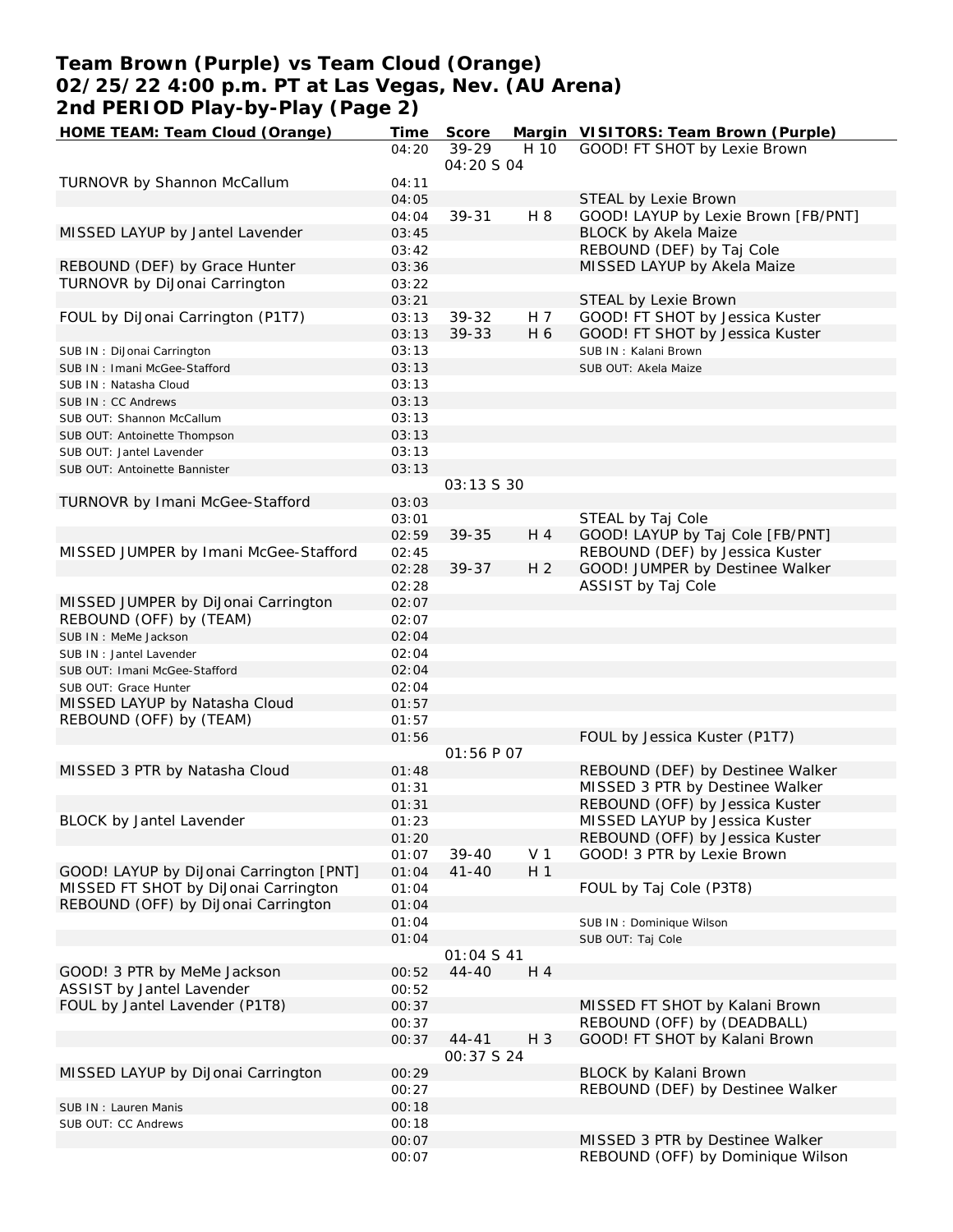# **Team Brown (Purple) vs Team Cloud (Orange) 02/25/22 4:00 p.m. PT at Las Vegas, Nev. (AU Arena) 2nd PERIOD Play-by-Play (Page 3)**

**HOME TEAM: Team Cloud (Orange) Time Score Margin VISITORS: Team Brown (Purple)** 00:03 44-43 H 1 GOOD! JUMPER by Dominique Wilson

Team Cloud (Orange) 44, Team Brown (Purple) 43

|                                              | Off | 2nd         | Fast |                         |
|----------------------------------------------|-----|-------------|------|-------------------------|
| 2nd period-only Paint T/O Chance Break Bench |     |             |      |                         |
| Team Brown (Purple) 6 6 5 4 2                |     |             |      | Score tied - 0 times.   |
| Team Cloud (Orange) 10                       | 4   | $5^{\circ}$ |      | Lead changed - 2 times. |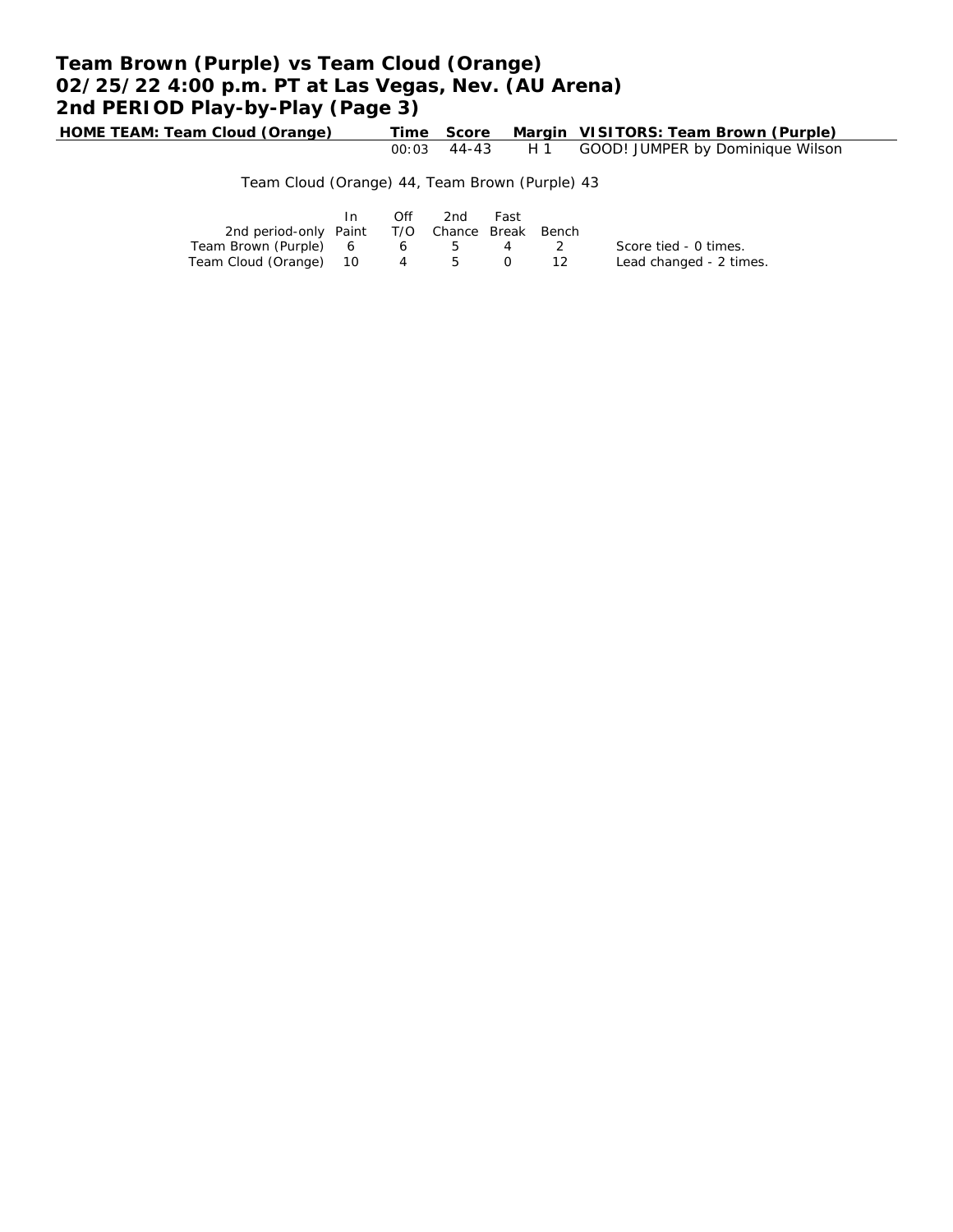### **Team Brown (Purple) vs Team Cloud (Orange) 02/25/22 4:00 p.m. PT at Las Vegas, Nev. (AU Arena) 3rd PERIOD Play-by-Play (Page 1)**

| HOME TEAM: Team Cloud (Orange)           | Time  | Score             |                | Margin VISITORS: Team Brown (Purple) |
|------------------------------------------|-------|-------------------|----------------|--------------------------------------|
| GOOD! 3 PTR by MeMe Jackson              | 09:35 | $47 - 43$         | H 4            |                                      |
| ASSIST by Imani McGee-Stafford           | 09:35 |                   |                |                                      |
| REBOUND (DEF) by MeMe Jackson            | 09:14 |                   |                | MISSED LAYUP by Kalani Brown         |
| MISSED 3 PTR by MeMe Jackson             | 09:06 |                   |                |                                      |
| REBOUND (OFF) by DiJonai Carrington      | 09:06 |                   |                |                                      |
| GOOD! LAYUP by Jantel Lavender [PNT]     | 08:51 | 49-43             | H 6            |                                      |
| ASSIST by Natasha Cloud                  | 08:51 |                   |                |                                      |
|                                          | 08:30 |                   |                | <b>TURNOVR by Jessica Kuster</b>     |
|                                          |       |                   |                |                                      |
| STEAL by Natasha Cloud                   | 08:28 | $51 - 43$         | H 8            |                                      |
| GOOD! LAYUP by Jantel Lavender [FB/PNT]  | 08:22 |                   |                |                                      |
| ASSIST by Natasha Cloud                  | 08:22 |                   |                |                                      |
|                                          | 07:56 | $51 - 45$         | H 6            | GOOD! LAYUP by Jessica Kuster [PNT]  |
| MISSED 3 PTR by Natasha Cloud            | 07:46 |                   |                | REBOUND (DEF) by (TEAM)              |
| FOUL by DiJonai Carrington (P2T1)        | 07:27 |                   |                |                                      |
|                                          |       | <i>OT:27 P 92</i> |                |                                      |
|                                          | 07:21 | $51 - 48$         | $H_3$          | GOOD! 3 PTR by Taj Cole              |
|                                          | 07:21 |                   |                | <b>ASSIST by Lexie Brown</b>         |
| MISSED LAYUP by Jantel Lavender          | 07:03 |                   |                |                                      |
| REBOUND (OFF) by Imani McGee-Stafford    | 07:03 |                   |                |                                      |
| GOOD! LAYUP by Imani McGee-Stafford [PN  | 07:00 | 53-48             | H 5            |                                      |
| FOUL by DiJonai Carrington (P3T2)        | 06:51 |                   |                |                                      |
|                                          |       | 06:51 P 92        |                |                                      |
| REBOUND (DEF) by DiJonai Carrington      | 06:43 |                   |                | MISSED JUMPER by Kalani Brown        |
| MISSED LAYUP by DiJonai Carrington       | 06:32 |                   |                | REBOUND (DEF) by Kalani Brown        |
|                                          | 06:27 | 53-51             | H <sub>2</sub> | GOOD! 3 PTR by Destinee Walker       |
|                                          | 06:27 |                   |                | ASSIST by Taj Cole                   |
| MISSED 3 PTR by DiJonai Carrington       | 06:07 |                   |                | REBOUND (DEF) by Kalani Brown        |
| REBOUND (DEF) by (TEAM)                  | 05:53 |                   |                | MISSED 3 PTR by Taj Cole             |
| MISSED JUMPER by Jantel Lavender         | 05:36 |                   |                | REBOUND (DEF) by Kalani Brown        |
|                                          | 05:28 | 53-53             | T <sub>2</sub> | GOOD! JUMPER by Jessica Kuster       |
|                                          | 05:28 |                   |                | ASSIST by Taj Cole                   |
| GOOD! 3 PTR by Natasha Cloud             | 05:12 | 56-53             | H 3            |                                      |
| ASSIST by DiJonai Carrington             | 05:12 |                   |                |                                      |
| REBOUND (DEF) by Imani McGee-Stafford    | 04:46 |                   |                | MISSED 3 PTR by Taj Cole             |
| MISSED LAYUP by DiJonai Carrington       | 04:37 |                   |                | REBOUND (DEF) by Lexie Brown         |
|                                          | 04:21 | 56-56             | T <sub>3</sub> | GOOD! 3 PTR by Destinee Walker       |
|                                          | 04:03 |                   |                | FOUL by Kalani Brown (P2T1)          |
| TIMEOUT MEDIA                            | 04:03 |                   |                |                                      |
|                                          |       | 57-56             |                |                                      |
| GOOD! FT SHOT by Natasha Cloud           | 04:03 |                   | H <sub>1</sub> |                                      |
| GOOD! FT SHOT by Natasha Cloud           | 04:03 | 58-56             | H <sub>2</sub> |                                      |
| SUB IN: Antoinette Bannister             | 04:03 |                   |                | SUB IN : Akela Maize                 |
| SUB IN: Lauren Manis                     | 04:03 |                   |                | SUB IN: Dominique Wilson             |
| SUB OUT: Imani McGee-Stafford            | 04:03 |                   |                | SUB OUT: Kalani Brown                |
| SUB OUT: MeMe Jackson                    | 04:03 |                   |                | SUB OUT: Lexie Brown                 |
|                                          |       | 04:03 S 09        |                |                                      |
| REBOUND (DEF) by Lauren Manis            | 03:38 |                   |                | MISSED JUMPER by Jessica Kuster      |
| GOOD! LAYUP by DiJonai Carrington [PNT]  | 03:30 | 60-56             | H 4            |                                      |
|                                          | 03:11 | 60-59             | H <sub>1</sub> | GOOD! 3 PTR by Jessica Kuster        |
|                                          | 03:11 |                   |                | ASSIST by Dominique Wilson           |
| TURNOVR by Jantel Lavender               | 02:54 |                   |                |                                      |
|                                          | 02:54 |                   |                | SUB IN : Lexie Brown                 |
|                                          | 02:54 |                   |                | SUB OUT: Taj Cole                    |
| REBOUND (DEF) by Natasha Cloud           | 02:38 |                   |                | MISSED JUMPER by Lexie Brown         |
| TURNOVR by Natasha Cloud                 | 02:29 |                   |                |                                      |
| REBOUND (DEF) by DiJonai Carrington      | 02:12 |                   |                | MISSED 3 PTR by Jessica Kuster       |
| GOOD! LAYUP by DiJonai Carrington [FB/PN | 02:04 | 62-59             | $H_3$          |                                      |
|                                          | 01:37 | $62 - 61$         | H <sub>1</sub> | GOOD! LAYUP by Jessica Kuster [PNT]  |
|                                          | 01:37 |                   |                | <b>ASSIST by Lexie Brown</b>         |
| MISSED 3 PTR by DiJonai Carrington       | 01:25 |                   |                | REBOUND (DEF) by Akela Maize         |
|                                          | 01:11 |                   |                | FOUL by Dominique Wilson (P2T2)      |
|                                          |       |                   |                |                                      |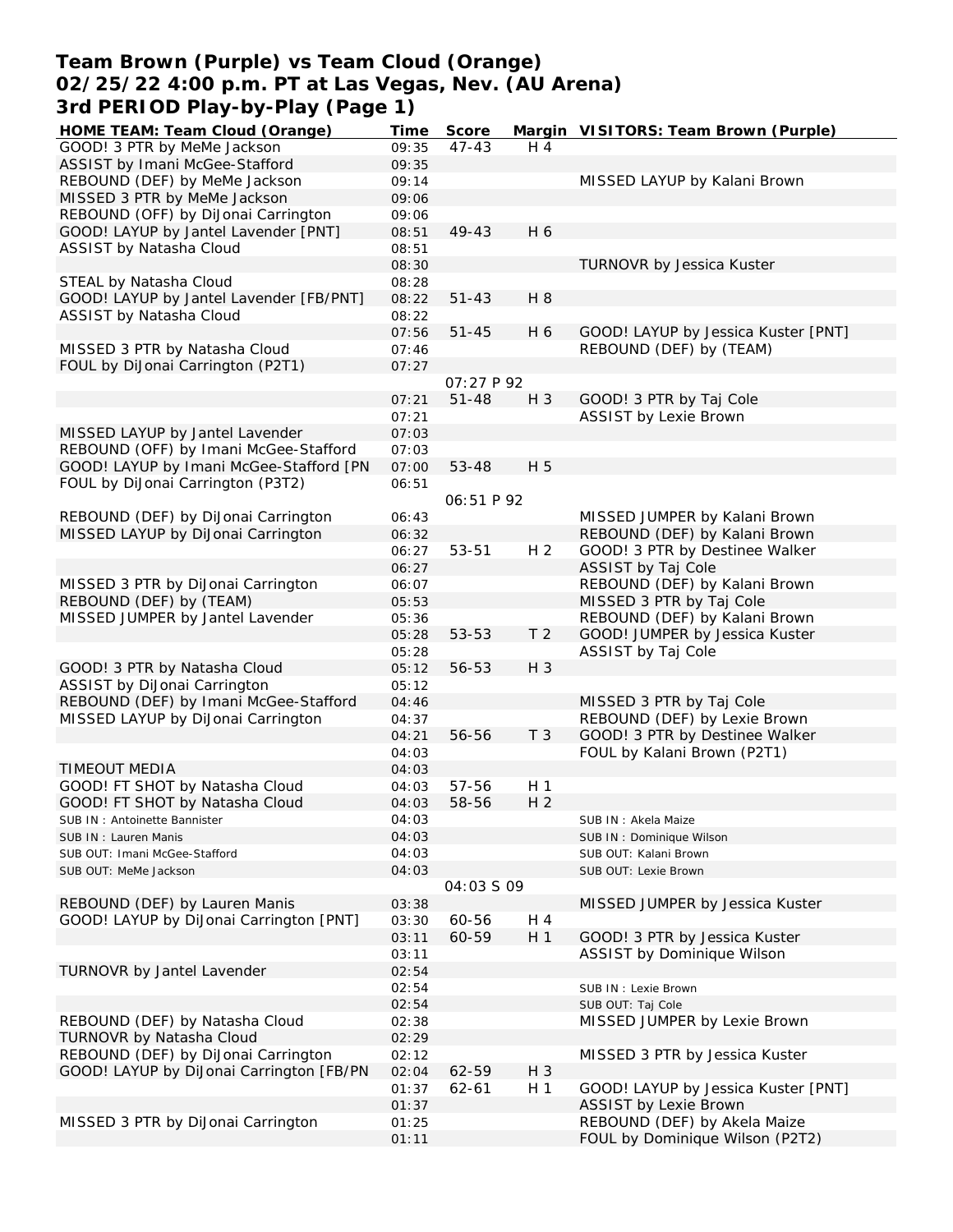# **Team Brown (Purple) vs Team Cloud (Orange) 02/25/22 4:00 p.m. PT at Las Vegas, Nev. (AU Arena) 3rd PERIOD Play-by-Play (Page 2)**

| HOME TEAM: Team Cloud (Orange)       | Time  | Score      | Margin         | VISITORS: Team Brown (Purple)           |
|--------------------------------------|-------|------------|----------------|-----------------------------------------|
|                                      | 01:11 |            |                | <b>TURNOVR by Dominique Wilson</b>      |
|                                      | 01:11 |            |                | SUB IN: Taj Cole                        |
|                                      | 01:11 |            |                | SUB OUT: Destinee Walker                |
|                                      |       | 01:11025   |                |                                         |
| MISSED 3 PTR by DiJonai Carrington   | 01:02 |            |                | REBOUND (DEF) by Dominique Wilson       |
|                                      | 00:54 | 62-63      | V 1            | GOOD! LAYUP by Dominique Wilson [FB/PN] |
| <b>TURNOVR by DiJonai Carrington</b> | 00:35 |            |                |                                         |
|                                      | 00:34 |            |                | STEAL by Akela Maize                    |
|                                      | 00:23 | 62-66      | V 4            | GOOD! 3 PTR by Dominique Wilson         |
|                                      | 00:23 |            |                | ASSIST by Akela Maize                   |
| GOOD! JUMPER by Natasha Cloud        | 00:10 | 64-66      | V <sub>2</sub> |                                         |
| FOUL by Natasha Cloud (P1T3)         | 00:06 |            |                |                                         |
|                                      |       | 00:06 P 14 |                |                                         |
|                                      | 00:00 | 64-68      | V 4            | GOOD! JUMPER by Dominique Wilson        |
|                                      |       |            |                |                                         |

Team Brown (Purple) 68, Team Cloud (Orange) 64

|                                              | Off | -2nd | Fast |                        |
|----------------------------------------------|-----|------|------|------------------------|
| 3rd period-only Paint T/O Chance Break Bench |     |      |      |                        |
| Team Brown (Purple) 6 3 0 2 7                |     |      |      | Score tied - 2 times.  |
| Team Cloud (Orange) 10 2 4 4                 |     |      |      | Lead changed - 1 time. |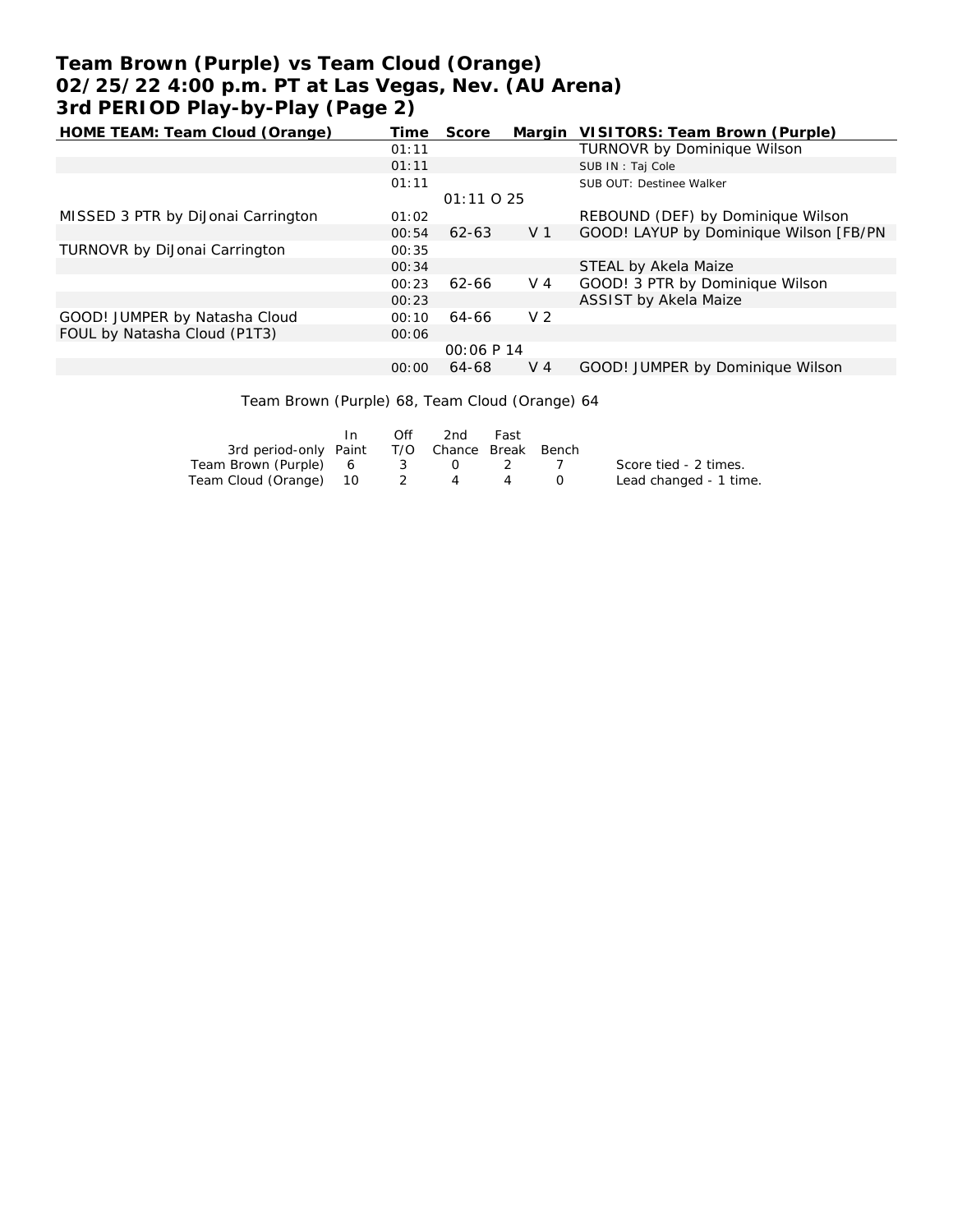# **Team Brown (Purple) vs Team Cloud (Orange) 02/25/22 4:00 p.m. PT at Las Vegas, Nev. (AU Arena) 4th PERIOD Play-by-Play (Page 1)**

| HOME TEAM: Team Cloud (Orange)                           | Time  | Score             |                | Margin VISITORS: Team Brown (Purple)  |
|----------------------------------------------------------|-------|-------------------|----------------|---------------------------------------|
| SUB IN: Antoinette Bannister                             | 10:00 |                   |                | SUB IN: Becca Wann-Taylor             |
| SUB IN: Lauren Manis                                     | 10:00 |                   |                | SUB IN: Akela Maize                   |
| SUB OUT: Imani McGee-Stafford                            | 10:00 |                   |                | SUB IN: Dominique Wilson              |
| SUB OUT: MeMe Jackson                                    | 10:00 |                   |                | SUB OUT: Kalani Brown                 |
|                                                          | 10:00 |                   |                | SUB OUT: Destinee Walker              |
|                                                          | 10:00 |                   |                | SUB OUT: Jessica Kuster               |
|                                                          | 09:37 | 64-70             | V6             | GOOD! JUMPER by Taj Cole              |
|                                                          | 09:37 |                   |                | ASSIST by Akela Maize                 |
| MISSED 3 PTR by Natasha Cloud                            | 09:10 |                   |                |                                       |
| REBOUND (OFF) by Lauren Manis                            | 09:10 |                   |                |                                       |
| MISSED LAYUP by Lauren Manis                             | 09:03 |                   |                | REBOUND (DEF) by Akela Maize          |
| FOUL by Lauren Manis (P2T4)                              | 08:40 | $64 - 71$         | V <sub>7</sub> | GOOD! FT SHOT by Lexie Brown          |
|                                                          | 08:40 | 64-72             | $V_8$          | GOOD! FT SHOT by Lexie Brown          |
| SUB IN : MeMe Jackson                                    | 08:40 |                   |                | SUB IN: Kalani Brown                  |
| SUB IN: Imani McGee-Stafford                             | 08:40 |                   |                | SUB OUT: Becca Wann-Taylor            |
|                                                          | 08:40 |                   |                |                                       |
| SUB OUT: Antoinette Bannister                            | 08:40 |                   |                |                                       |
| SUB OUT: Lauren Manis                                    |       |                   |                |                                       |
|                                                          |       | 08:40 S 04        |                |                                       |
| TURNOVR by Jantel Lavender                               | 08:29 |                   |                |                                       |
|                                                          | 08:13 | 64-74             | V 10           | GOOD! LAYUP by Kalani Brown [PNT]     |
|                                                          | 08:13 |                   |                | ASSIST by Taj Cole                    |
| GOOD! 3 PTR by Natasha Cloud                             | 08:02 | $67 - 74$         | V <sub>7</sub> |                                       |
|                                                          | 07:45 | 67-76             | V <sub>9</sub> | GOOD! LAYUP by Taj Cole [PNT]         |
| MISSED 3 PTR by Natasha Cloud                            | 07:38 |                   |                |                                       |
| REBOUND (OFF) by DiJonai Carrington                      | 07:38 |                   |                |                                       |
|                                                          | 07:34 |                   |                | SUB IN: Jessica Kuster                |
|                                                          | 07:34 |                   |                | SUB OUT: Akela Maize                  |
| GOOD! FT SHOT by Natasha Cloud                           | 07:30 | 68-76             | $V_8$          | FOUL by Kalani Brown (P3T3)           |
| GOOD! FT SHOT by Natasha Cloud                           | 07:30 | 69-76             | V <sub>7</sub> |                                       |
|                                                          |       | <i>07:30 S 09</i> |                |                                       |
| REBOUND (DEF) by Imani McGee-Stafford                    | 07:04 |                   |                | MISSED LAYUP by Taj Cole              |
| TURNOVR by Jantel Lavender                               | 06:49 |                   |                |                                       |
| REBOUND (DEF) by (TEAM)                                  | 06:35 |                   |                | MISSED JUMPER by Taj Cole             |
| GOOD! JUMPER by DiJonai Carrington                       | 06:17 | $71 - 76$         | V <sub>5</sub> |                                       |
|                                                          | 06:01 | 71-78             | V 7            | GOOD! LAYUP by Dominique Wilson [PNT] |
| FOUL by MeMe Jackson (P1T5)                              | 06:01 | $71 - 79$         | $V_8$          | GOOD! FT SHOT by Dominique Wilson     |
| SUB IN: Antoinette Bannister                             | 06:01 |                   |                | SUB IN: Destinee Walker               |
| SUB OUT: MeMe Jackson                                    | 06:01 |                   |                | SUB OUT: Taj Cole                     |
|                                                          |       | 06:01 S 38        |                |                                       |
| MISSED LAYUP by DiJonai Carrington                       | 05:51 |                   |                | REBOUND (DEF) by Kalani Brown         |
|                                                          | 05:39 |                   |                | MISSED 3 PTR by Lexie Brown           |
|                                                          | 05:39 |                   |                | REBOUND (OFF) by Destinee Walker      |
|                                                          | 05:33 |                   |                | TURNOVR by Destinee Walker            |
| GOOD! FT SHOT by Natasha Cloud                           | 05:25 | 72-79             | V <sub>7</sub> | FOUL by Kalani Brown (P4T4)           |
| GOOD! FT SHOT by Natasha Cloud                           | 05:25 | 73-79             | V6             |                                       |
|                                                          | 05:25 |                   |                | SUB IN: Akela Maize                   |
|                                                          | 05:25 |                   |                | SUB OUT: Kalani Brown                 |
|                                                          |       | 05:25 \$ 09       |                |                                       |
| REBOUND (DEF) by Jantel Lavender                         | 05:11 |                   |                | MISSED JUMPER by Dominique Wilson     |
|                                                          |       |                   |                |                                       |
| FOUL by Natasha Cloud (P2T6)<br>TURNOVR by Natasha Cloud | 05:03 |                   |                |                                       |
|                                                          | 05:03 | 05:03 0 38        |                |                                       |
|                                                          |       |                   |                |                                       |
| FOUL by Imani McGee-Stafford (P2T7)                      | 04:49 |                   |                |                                       |
|                                                          | 04:49 |                   |                | <b>TIMEOUT MEDIA</b>                  |
|                                                          | 04:49 | 73-80             | V 7            | GOOD! FT SHOT by Dominique Wilson     |
|                                                          | 04:49 | 73-81             | $V_8$          | GOOD! FT SHOT by Dominique Wilson     |
|                                                          |       | 04:49 S 38        |                |                                       |
| GOOD! FT SHOT by DiJonai Carrington                      | 04:32 | 74-81             | V <sub>7</sub> | FOUL by Akela Maize (P1T5)            |
| GOOD! FT SHOT by DiJonai Carrington                      | 04:32 | 75-81             | V6             |                                       |
|                                                          |       | 04:32 S 41        |                |                                       |
|                                                          | 04:14 |                   |                | MISSED 3 PTR by Lexie Brown           |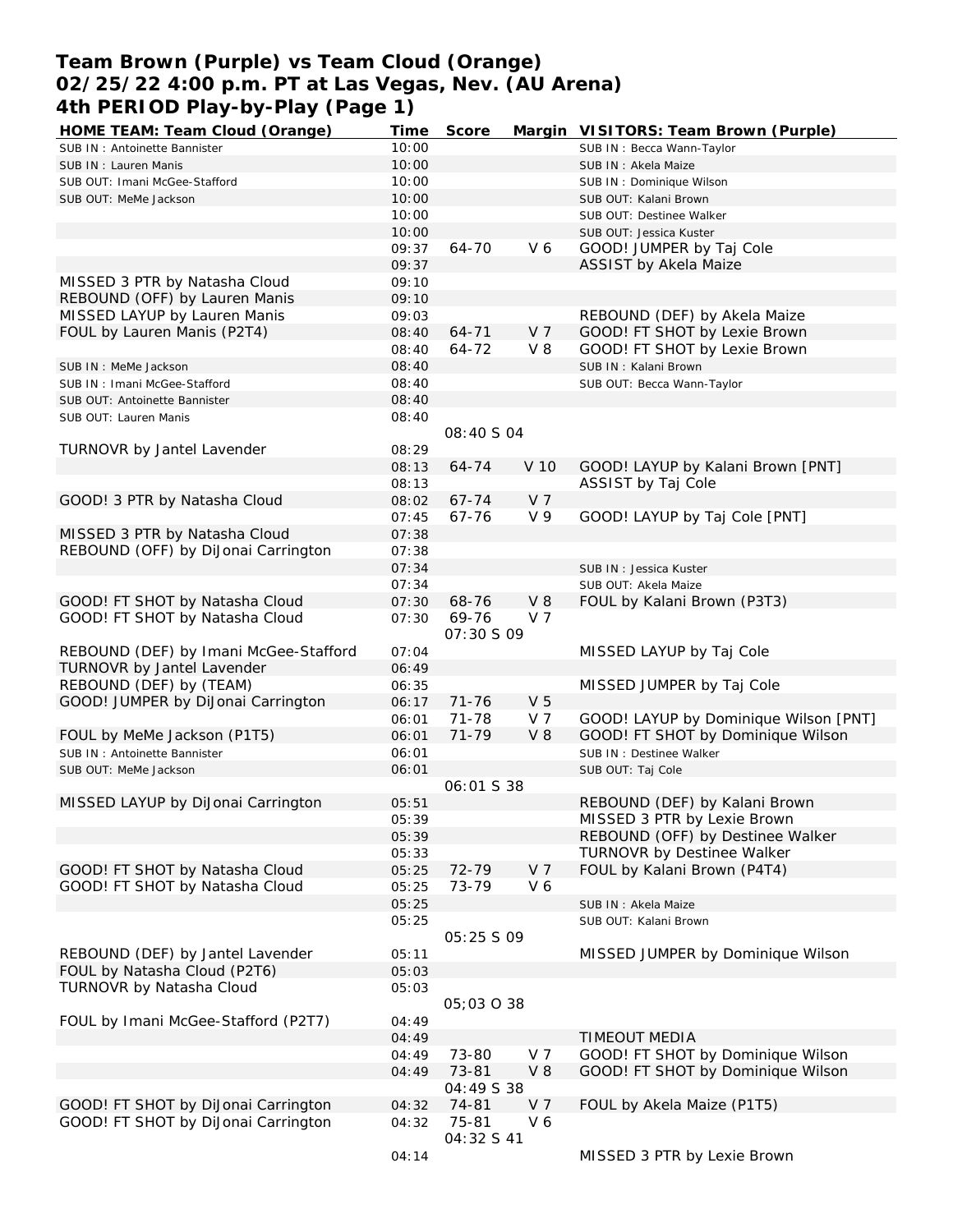### **Team Brown (Purple) vs Team Cloud (Orange) 02/25/22 4:00 p.m. PT at Las Vegas, Nev. (AU Arena) 4th PERIOD Play-by-Play (Page 2)**

| HOME TEAM: Team Cloud (Orange)        | Time           | Score             |                | Margin VISITORS: Team Brown (Purple)                            |
|---------------------------------------|----------------|-------------------|----------------|-----------------------------------------------------------------|
| REBOUND (DEF) by Natasha Cloud        | 04:14          |                   |                |                                                                 |
| GOOD! FT SHOT by Natasha Cloud        | 03:56          | 76-81             | V <sub>5</sub> | FOUL by Dominique Wilson (P3T6)                                 |
| GOOD! FT SHOT by Natasha Cloud        | 03:56          | $77 - 81$         | $V_4$          |                                                                 |
|                                       |                | 03:56 S 09        |                |                                                                 |
| FOUL by Imani McGee-Stafford (P3T8)   | 03:41          |                   |                |                                                                 |
|                                       |                | 03:41 P 38        |                |                                                                 |
|                                       | 03:35          | 77-83             | V6             | GOOD! LAYUP by Akela Maize [PNT]                                |
|                                       | 03:35          |                   | V <sub>5</sub> | <b>ASSIST by Lexie Brown</b><br>FOUL by Dominique Wilson (P4T7) |
| GOOD! FT SHOT by DiJonai Carrington   | 03:27          | 78-83             |                |                                                                 |
| MISSED FT SHOT by DiJonai Carrington  | 03:27          |                   |                | REBOUND (DEF) by Kalani Brown                                   |
| SUB IN: Lauren Manis                  | 03:27          |                   |                | SUB IN: Taj Cole                                                |
| SUB OUT: Antoinette Bannister         | 03:27          |                   |                | SUB IN: Kalani Brown                                            |
|                                       | 03:27          |                   |                | SUB OUT: Akela Maize                                            |
|                                       | 03:27          |                   |                | SUB OUT: Dominique Wilson                                       |
|                                       |                | 03:27 P 41        |                |                                                                 |
| BLOCK by Imani McGee-Stafford         | 03:04          |                   |                | MISSED LAYUP by Destinee Walker                                 |
| REBOUND (DEF) by Imani McGee-Stafford | 03:00          |                   |                |                                                                 |
| TURNOVR by Imani McGee-Stafford       | 02:57          |                   |                |                                                                 |
|                                       | 02:56          |                   |                | STEAL by Taj Cole                                               |
|                                       | 02:54          | 78-85             | V <sub>7</sub> | GOOD! LAYUP by Taj Cole [PNT]                                   |
| GOOD! 3 PTR by Natasha Cloud          | 02:51          | 81-85             | V <sub>4</sub> |                                                                 |
|                                       | 02:37          | $81 - 87$         | V 6            | GOOD! JUMPER by Kalani Brown                                    |
|                                       | 02:37          |                   |                | ASSIST by Destinee Walker                                       |
| TIMEOUT 30sec                         | 02:32          |                   |                |                                                                 |
| SUB IN : MeMe Jackson                 | 02:32          |                   |                |                                                                 |
| SUB OUT: Imani McGee-Stafford         | 02:32          |                   |                |                                                                 |
| MISSED 3 PTR by Natasha Cloud         | 02:23          |                   |                | REBOUND (DEF) by Kalani Brown                                   |
| REBOUND (DEF) by Natasha Cloud        | 02:00          |                   |                | MISSED JUMPER by Taj Cole                                       |
| FOUL by DiJonai Carrington (P4T9)     | 01:51          |                   |                |                                                                 |
| TURNOVR by DiJonai Carrington         | 01:51          |                   |                |                                                                 |
|                                       |                | 01:51 0 04        |                |                                                                 |
| FOUL by Natasha Cloud (P3T10)         | 01:39          | 81-88             | V 7            | GOOD! FT SHOT by Lexie Brown                                    |
|                                       | 01:39          | 81-89             | $V_8$          | GOOD! FT SHOT by Lexie Brown                                    |
|                                       |                | <i>01:39 S 04</i> |                |                                                                 |
| GOOD! JUMPER by Natasha Cloud         | 01:29          | 83-89             | V 6            |                                                                 |
|                                       | 01:06          |                   |                | TURNOVR by (TEAM)                                               |
| MISSED 3 PTR by MeMe Jackson          | 00:55          |                   |                |                                                                 |
| REBOUND (OFF) by Jantel Lavender      | 00:55          |                   |                |                                                                 |
| MISSED 3 PTR by Lauren Manis          | 00:48          |                   |                | REBOUND (DEF) by Kalani Brown                                   |
| FOUL by Natasha Cloud (P4T11)         | 00:31          | 83-90             | V <sub>7</sub> | GOOD! FT SHOT by Taj Cole                                       |
|                                       | 00:31          | 83-91             | V8             | GOOD! FT SHOT by Taj Cole                                       |
| TIMEOUT 20sec                         | 00:31          |                   |                |                                                                 |
|                                       |                | OO: 31 P 14       |                |                                                                 |
| MISSED 3 PTR by Natasha Cloud         | 00:28          |                   |                |                                                                 |
| REBOUND (OFF) by DiJonai Carrington   | 00:28          |                   |                |                                                                 |
| MISSED LAYUP by DiJonai Carrington    | 00:22          |                   |                | BLOCK by Kalani Brown                                           |
|                                       | 00:20          |                   |                | REBOUND (DEF) by Kalani Brown                                   |
| FOUL by DiJonai Carrington (P5T12)    | 00:18          | 83-92             | V <sub>9</sub> | GOOD! FT SHOT by Kalani Brown                                   |
|                                       | 00:18          | 83-93             | V 10           | GOOD! FT SHOT by Kalani Brown                                   |
|                                       |                | 00:18 P 24        |                |                                                                 |
| GOOD! FT SHOT by Natasha Cloud        | 00:14          | 84-93             | V 9            | FOUL by Taj Cole (P4T8)                                         |
| GOOD! FT SHOT by Natasha Cloud        | 00:14          | 85-93             | $V_8$          |                                                                 |
|                                       | 00:14          |                   |                | TIMEOUT 20sec                                                   |
|                                       |                | <i>00:14 S 09</i> |                |                                                                 |
|                                       |                | 85-95             | V 10           | GOOD! LAYUP by Kalani Brown [PNT]                               |
|                                       | 00:13<br>00:13 |                   |                | <b>ASSIST by Lexie Brown</b>                                    |
|                                       |                |                   |                |                                                                 |
| GOOD! 3 PTR by DiJonai Carrington     | 00:07          | 88-95             | V <sub>7</sub> |                                                                 |
| ASSIST by Natasha Cloud               | 00:07          |                   | V <sub>9</sub> |                                                                 |
|                                       | 00:02          | 88-97             |                | GOOD! LAYUP by Kalani Brown [PNT]                               |
|                                       | 00:02          |                   |                | <b>ASSIST by Lexie Brown</b>                                    |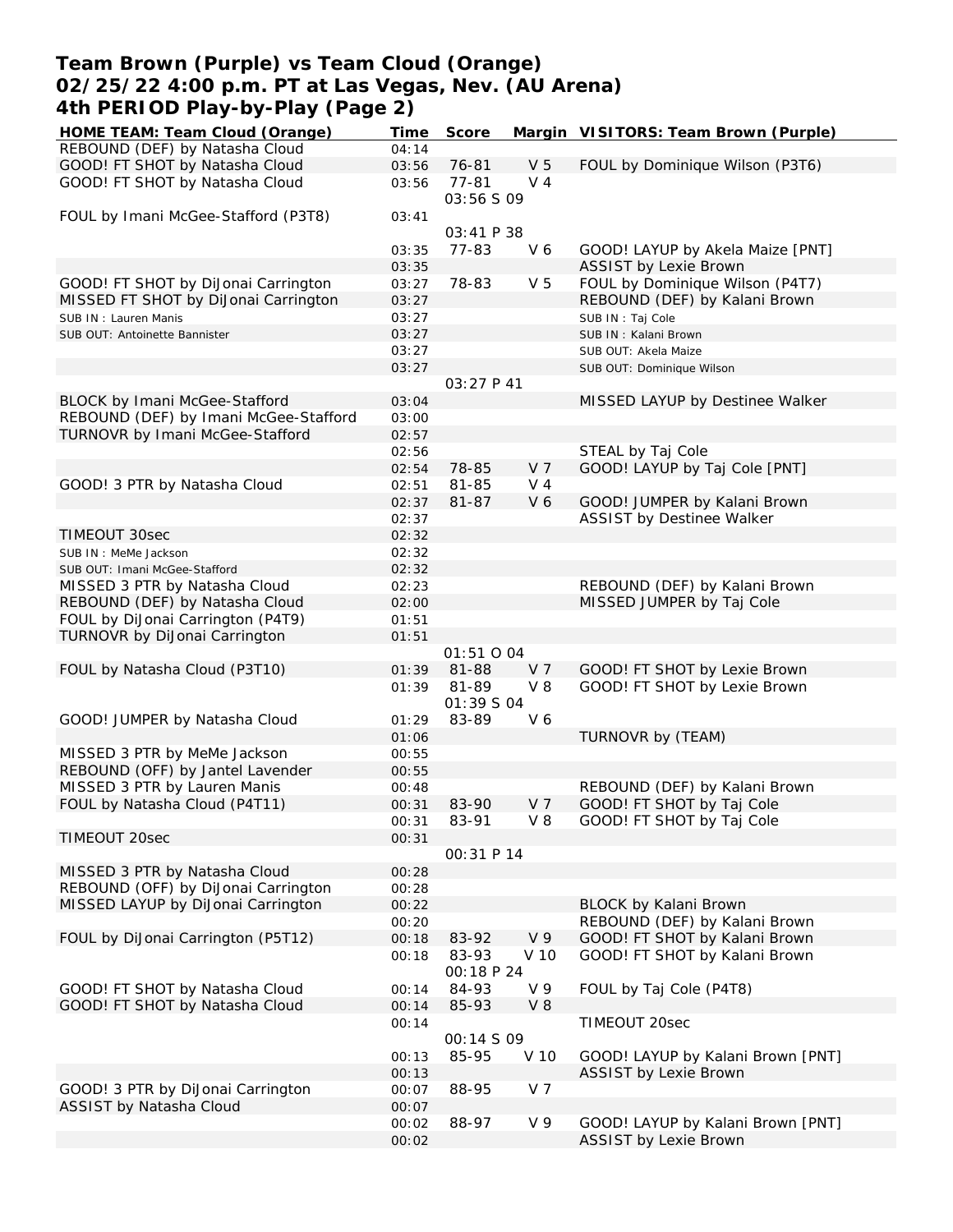# **Team Brown (Purple) vs Team Cloud (Orange) 02/25/22 4:00 p.m. PT at Las Vegas, Nev. (AU Arena) 4th PERIOD Play-by-Play (Page 3)**

**HOME TEAM: Team Cloud (Orange) Time Score Margin VISITORS: Team Brown (Purple)**

Team Brown (Purple) 97, Team Cloud (Orange) 88

|                                              | In. | Off | 2nd | Fast       |                         |
|----------------------------------------------|-----|-----|-----|------------|-------------------------|
| 4th period-only Paint T/O Chance Break Bench |     |     |     |            |                         |
| Team Brown (Purple) 14                       |     |     | 80  | $\sqrt{1}$ | Score tied - 0 times.   |
| Team Cloud (Orange) 0 2 2                    |     |     |     |            | Lead changed - 0 times. |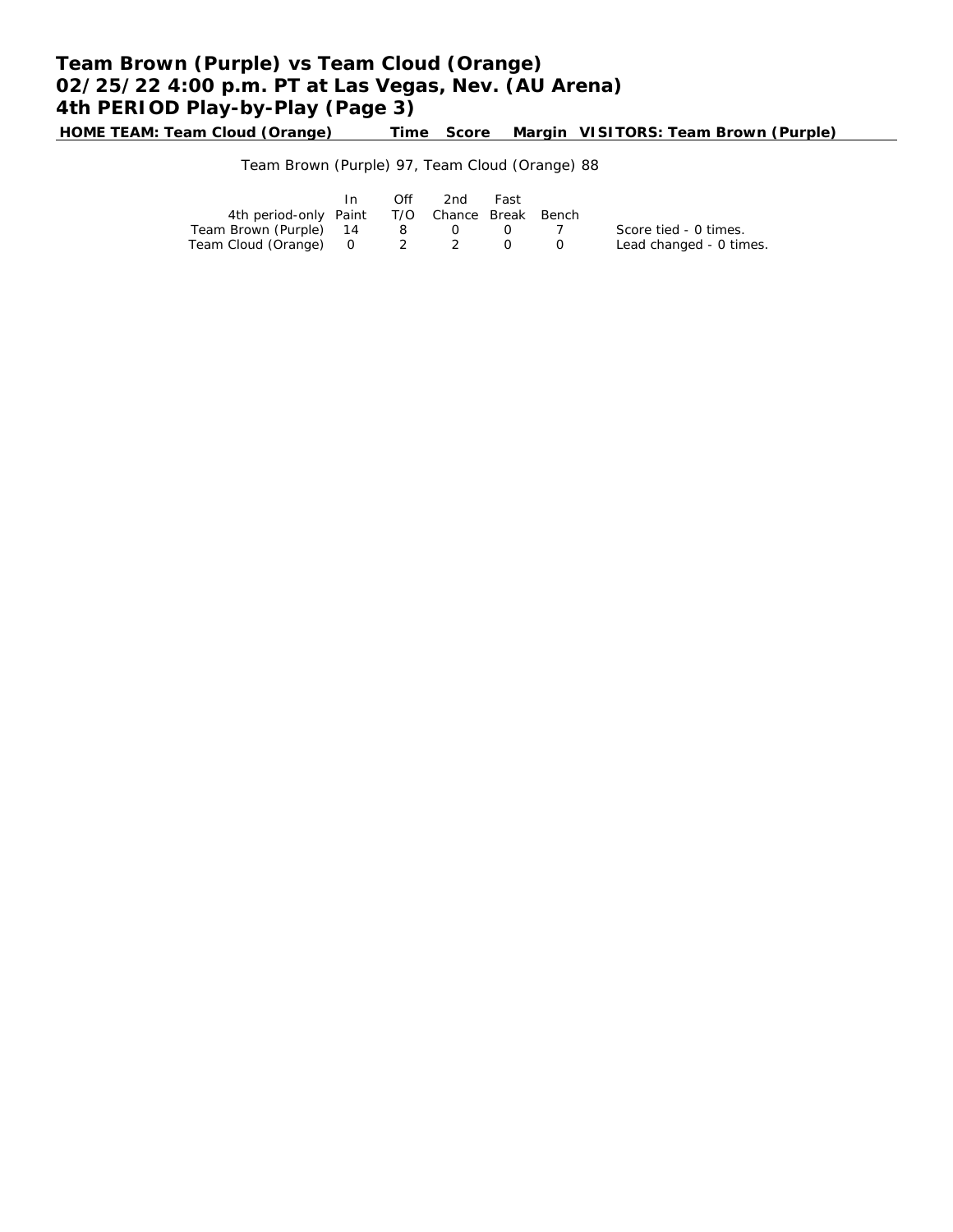### **Official Basketball Box Score -- 1st Period-Only Team Brown (Purple) vs Team Cloud (Orange) 02/25/22 4:00 p.m. PT at Las Vegas, Nev. (AU Arena)**

**Team Brown (Purple) 22**

|    |                            |         | Total    | $3-Ptr$       |         |         | Rebounds |                |                |                 |   |    |            |      |         |
|----|----------------------------|---------|----------|---------------|---------|---------|----------|----------------|----------------|-----------------|---|----|------------|------|---------|
| ## | Player                     |         |          | FG-FGA FG-FGA | FT-FTA  | Off Def |          | Tot            | PF             | TPı             | A | го | <b>BIK</b> | Stll | Min     |
| 04 | Lexie Brown                | $\star$ | $3 - 4$  | $1 - 1$       | 1-1     | 0       | 0        | 0              | O              | 8               |   | O  | O          |      | 10      |
| 14 | Taj Cole                   | $\star$ | $1 - 4$  | $1 - 3$       | $0 - 0$ | O       | $\Omega$ | $\Omega$       | $\overline{2}$ | 3               | 3 |    | $\Omega$   | O    | 8       |
| 24 | Kalani Brown               | $\star$ | $1 - 1$  | $0 - 0$       | $O - O$ | O       | 6        | 6              |                | ⌒               |   |    |            |      | 7       |
| 30 | Jessica Kuster             | $\star$ | $0 - 1$  | $0 - 0$       | $0 - 0$ | O       | 2        | $\overline{2}$ | $\Omega$       | $\Omega$        | 2 |    | $\Omega$   | O    | 8       |
| 92 | Destinee Walker            | $\star$ | $3 - 5$  | $3 - 5$       | $0 - 0$ | O       | O        | 0              | $\Omega$       | 9               | 0 | Ω  | 0          |      | 8       |
| 38 | Dominique Wilson           |         | $0 - 3$  | $O - 1$       | $0 - 0$ | O       | $\Omega$ | $\Omega$       | 1              | 0               | O | 0  | $\Omega$   | O    | 2       |
| 40 | Toccara Ross               |         | $O - 1$  | $O-O$         | $0-0$   | O       | 0        | 0              |                |                 | Ο |    | Ω          |      | 3       |
|    | Team                       |         |          |               |         |         | $\Omega$ | 1              |                |                 |   |    |            |      |         |
|    | Totals                     |         | $8 - 19$ | $5 - 10$      | $1 - 1$ | 1       | 8        | 9              | 5              | 22 <sub>1</sub> |   | 4  |            |      |         |
|    | FG %:<br>$8 - 19$<br>42.1% |         |          |               |         |         |          |                |                |                 |   |    |            |      | Deadbal |

| . שני      | - 07 - 17 | 42.IO |
|------------|-----------|-------|
| $3FG \%$ : | 5-10      | 50.0% |
| FT %:      | 1-1       | 100.0 |

**Team Cloud (Orange) 27**

|    |                                                                                   |         | Total    | $3-$ Ptr             |         |             | Rebounds |   |               |                 |   |                  |          |                |                           |
|----|-----------------------------------------------------------------------------------|---------|----------|----------------------|---------|-------------|----------|---|---------------|-----------------|---|------------------|----------|----------------|---------------------------|
| ## | Player                                                                            |         |          | FG-FGA FG-FGA FT-FTA |         | Off Def Tot |          |   | PF            | TP              | A | TO               | Blk      | Stll           | Min                       |
| 07 | Jantel Lavender                                                                   | $\star$ | $2 - 4$  | $O - 1$              | $0 - 0$ | Ο           |          |   | O             |                 | O |                  | O        |                | 8                         |
| 09 | Natasha Cloud                                                                     | $\star$ | 1 - 1    | $0 - 0$              | $6 - 6$ | $\Omega$    | $\Omega$ | 0 | $\Omega$      | 8               |   |                  | $\Omega$ |                | 10                        |
| 34 | Imani McGee-Stafford                                                              | $\star$ | $0 - 3$  | $0 - 0$              | $0 - 0$ |             | 4        | 5 |               | 0               |   | $\left( \right)$ |          | 0              | 5                         |
| 41 | DiJonai Carrington                                                                | $\star$ | $3 - 6$  | $0 - 0$              | $O-O$   | 2           |          | 3 | O             | $\vert 6 \vert$ | 2 | O                | $\Omega$ |                | 10                        |
| 90 | MeMe Jackson                                                                      | $\star$ | 1 - 1    | 1-1                  | $0 - 0$ | 0           | $\Omega$ | O | O             | 3 <sup>1</sup>  | O | Ω                | O        | 0              |                           |
| 25 | Lauren Manis                                                                      |         | $2 - 5$  | $1 - 2$              | $1 - 1$ | $\Omega$    | 2        | 2 |               | 6               |   | $\Omega$         | $\Omega$ | 0              | 5                         |
| 33 | Antoinette Bannister                                                              |         | $0 - 0$  | $0 - 0$              | $0 - 0$ | O           |          |   | Ω             | Ω               | O | ( )              | Ω        |                | ∍                         |
|    | Team                                                                              |         |          |                      |         | $\Omega$    |          | 1 |               |                 |   |                  |          |                |                           |
|    | Totals                                                                            |         | $9 - 20$ | $2 - 4$              | $7 - 7$ | 3           | 10       | 3 | $\mathcal{P}$ | 27              | 5 |                  |          | 2 <sub>1</sub> |                           |
|    | FG %:<br>$9 - 20$<br>45.0%<br>3FG %:<br>$2 - 4$<br>50.0%<br>FT %:<br>100.0<br>7-7 |         |          |                      |         |             |          |   |               |                 |   |                  |          |                | Deadball<br>Rebounds<br>O |

Officials: Ryan Johnson, Dara Robinson-Ashe, DeSelle Dean Technical fouls: Team Brown (Purple)-None. Team Cloud (Orange)-None. Attendance:

| Score by periods           | l st                      | 2nd | 3rd | 4th | Total |            |      | Of' | 2nd    | Fast  |       |
|----------------------------|---------------------------|-----|-----|-----|-------|------------|------|-----|--------|-------|-------|
| Team Brown (Purple)        | $\cap$<br>∠∠              |     |     |     | ົ     | Points     | Pain | T/O | Chance | Break | Bench |
| 'Team<br>Cloud<br>(Orange) | $\sim$ $\rightarrow$<br>_ |     |     |     |       | 105<br>103 |      |     |        |       |       |

Last FG - 105 1st-03:54, 103 1st-00:10. Largest lead - 105 by 8 1st-03:54, 103 by 6 1st-08:10.

105 led for 04:24. 103 led for 34:07. Game was tied for -8:-31.

|    | In |   | Off 2nd Fast                 |        |        |
|----|----|---|------------------------------|--------|--------|
| Š. |    |   | Paint T/O Chance Break Bench |        |        |
|    | 6  | O | $\left( \right)$             | $\cup$ | $\cap$ |
|    | 12 | Q |                              |        | А      |

Score tied - 1 time. Lead changed - 2 times.

Deadball Rebounds

0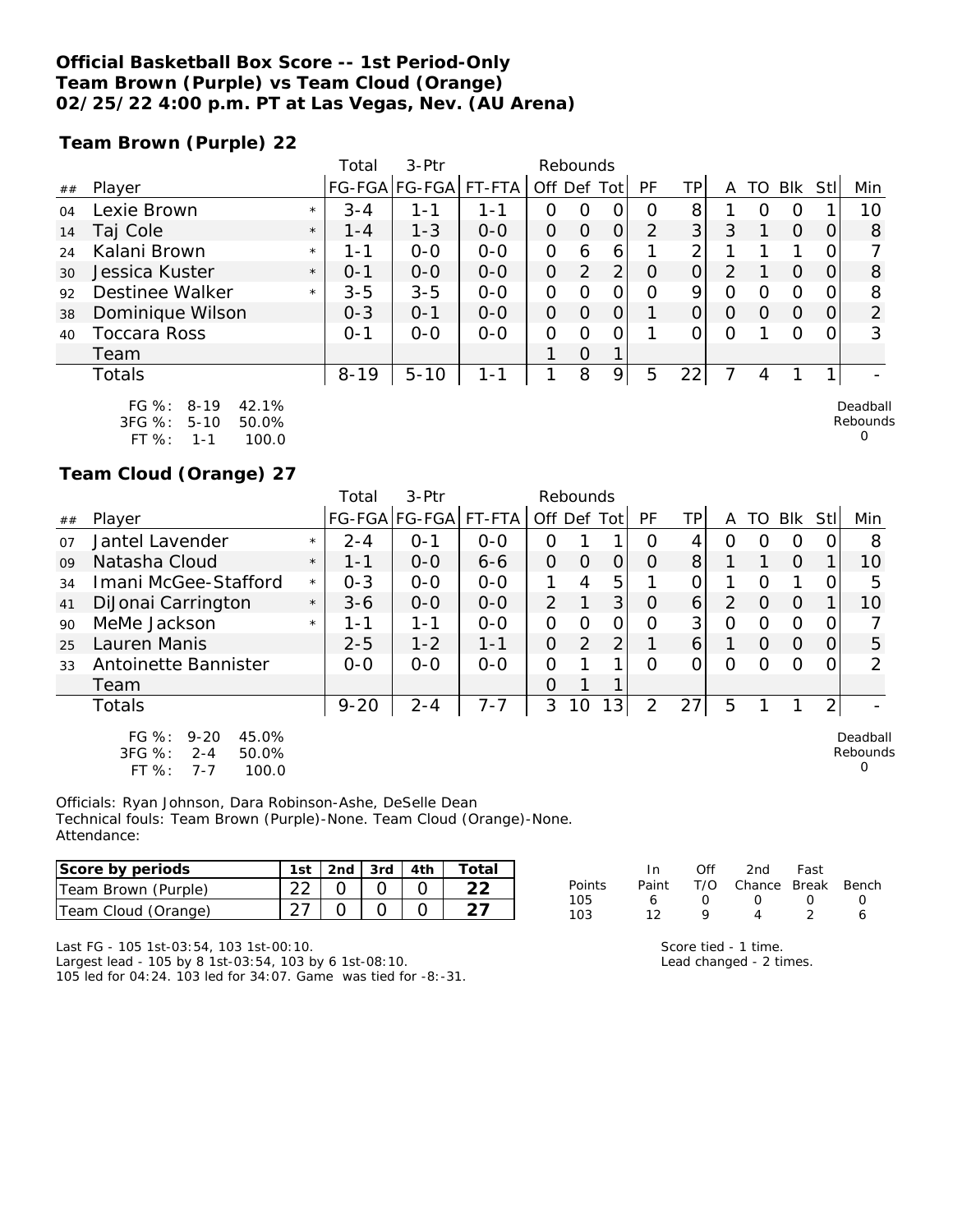### **Official Basketball Box Score -- 2nd Period-Only Team Brown (Purple) vs Team Cloud (Orange) 02/25/22 4:00 p.m. PT at Las Vegas, Nev. (AU Arena)**

**Team Brown (Purple) 21**

|    |                        |         | Total    | $3-Ptr$       |         |               | Rebounds |                |          |     |          |                  |            |          |          |
|----|------------------------|---------|----------|---------------|---------|---------------|----------|----------------|----------|-----|----------|------------------|------------|----------|----------|
| ## | Player                 |         |          | FG-FGA FG-FGA | FT-FTA  | Off Def Tot   |          |                | PF       | TP. | Α        | TO               | <b>BIK</b> | Stll     | Min      |
| 04 | Lexie Brown            | $\star$ | $3 - 3$  | 1 - 1         | 1 - 1   | Ο             |          |                | O        | 8   |          | 3                | O          |          | 10       |
| 14 | Taj Cole               | $\star$ | $2 - 5$  | $O - 1$       | $0 - 0$ | 0             | 4        | 4              |          | 4   | 2        |                  | $\Omega$   |          | 8        |
| 24 | Kalani Brown           | $\star$ | $0 - 0$  | $O - O$       | $1 - 2$ | O             | 2        | 2              | O        |     | Ω        |                  | 2          |          | 8        |
| 30 | Jessica Kuster         | $\star$ | $1 - 3$  | $0 - 0$       | $2 - 2$ | $\mathcal{P}$ |          | 3              |          | 4   | O        | $\left( \right)$ | O          |          | 10       |
| 92 | Destinee Walker        | $\star$ | $1 - 3$  | $0 - 2$       | $0 - 0$ | O             | 2        | 2              |          | ⌒   | O        | Ω                | O          |          | 10       |
| 32 | Akela Maize            |         | $O - 1$  | $0 - 0$       | $0 - 0$ | $\Omega$      | 0        | $\overline{O}$ | $\Omega$ | 0   | $\Omega$ | $\left( \right)$ |            | 0        |          |
| 38 | Dominique Wilson       |         | $1 - 1$  | $0 - 0$       | $O-O$   |               | $\Omega$ |                | $\Omega$ | 2   | $\Omega$ | Ω                | $\Omega$   | $\Omega$ |          |
|    | Team                   |         |          |               |         | $\Omega$      | $\Omega$ | 0              |          |     |          |                  |            |          |          |
|    | Totals                 |         | $8 - 16$ | $1 - 4$       | $4 - 5$ | 3             | 10       | 3 <sub>1</sub> | 3        | 21  | 3        | 5                | 3          | 4        |          |
|    | FG $\%: 8-16$<br>50.0% |         |          |               |         |               |          |                |          |     |          |                  |            |          | Deadball |

| F(1, 70)   | 8-16    | 50.0% |
|------------|---------|-------|
| $3FG \%$ : | 1 - 4   | 25.0% |
| FT $\%$ :  | $4 - 5$ | 80.0% |

### **Team Cloud (Orange) 17**

|    |                                                              |         | Total    | 3-Ptr         |         | Rebounds       |          |       |           |                |                |          |                |                |                      |
|----|--------------------------------------------------------------|---------|----------|---------------|---------|----------------|----------|-------|-----------|----------------|----------------|----------|----------------|----------------|----------------------|
| ## | Player                                                       |         |          | FG-FGA FG-FGA | FT-FTA  | Off.           | Def      | Tot I | <b>PF</b> | ΤP             | A              | TO       | <b>BIK</b>     | Stll           | Min                  |
| 07 | Jantel Lavender                                              | $\star$ | 0-1      | $0 - 0$       | $0 - 0$ | Ο              |          |       |           | Ω              |                |          |                |                | 6                    |
| 09 | Natasha Cloud                                                | $\star$ | $0 - 2$  | $0 - 1$       | $0-0$   | $\Omega$       | O        | 0     | $\Omega$  | 0              |                | $\Omega$ | $\Omega$       | 0              | 5                    |
| 34 | Imani McGee-Stafford                                         | $\star$ | 0-4      | $0-0$         | $0-0$   |                | 2        | 3     | Ω         | 0              | Ο              |          | 0              | 0              | 3                    |
| 41 | DiJonai Carrington                                           | $\star$ | 1-3      | $0 - 0$       | $0 - 1$ |                | $\Omega$ | 1     |           | $\overline{2}$ | $\overline{O}$ |          | $\Omega$       | 0              | 3                    |
| 90 | MeMe Jackson                                                 | $\star$ | 1-1      | $1 - 1$       | $0-0$   | 0              | $\Omega$ | 0     | Ο         | 3              | $\overline{O}$ | O        | 0              | O              | 2                    |
| 25 | Lauren Manis                                                 |         | $3 - 4$  | $0 - 0$       | $1 - 1$ | $\Omega$       |          | 1     | $\Omega$  | $\overline{7}$ | $\Omega$       | Ω        | O              | $\Omega$       | 5                    |
| 33 | Antoinette Bannister                                         |         | $2 - 4$  | $1 - 2$       | $0-0$   | 1              | Ω        | 1     |           | 5              |                | O        | $\overline{O}$ |                | 6                    |
| 36 | Grace Hunter                                                 |         | $O-O$    | $O-O$         | $0 - 0$ | $\overline{O}$ |          |       | Ω         | 0              | O              | Ω        | O              | O              | 3                    |
| 42 | Shannon McCallum                                             |         | $0 - 2$  | $0 - 2$       | $0 - 0$ | $\mathcal{O}$  | Ο        | 0     |           | 0              | 0              |          | 0              | 2              | 6                    |
| 63 | <b>CC Andrews</b>                                            |         | $O-O$    | $O-O$         | $0 - 0$ | $\Omega$       | $\Omega$ | 0     | $\Omega$  | 0              | O              | $\Omega$ | $\Omega$       | O              | $\overline{2}$       |
| 69 | Antoinette Thompson                                          |         | $0 - 1$  | $0 - 0$       | $O-O$   | 0              | Ω        | 0     |           | 0              |                | ∩        | Ω              | O              |                      |
|    | Team                                                         |         |          |               |         | 3              | 0        | 3     |           |                |                |          |                |                |                      |
|    | Totals                                                       |         | $7 - 22$ | $2 - 6$       | $1 - 2$ | 6              | 5        | 11    | 6         | 17             | 4              | 4        |                | 3 <sub>l</sub> |                      |
|    | $FG \%$ :<br>$7 - 22$<br>31.8%<br>3FG %:<br>$2 - 6$<br>33.3% |         |          |               |         |                |          |       |           |                |                |          |                |                | Deadball<br>Rebounds |

| 3FG %:    | 2-6     | 33.3% |
|-----------|---------|-------|
| FT $\%$ : | $1 - 2$ | 50.0% |

Officials: Ryan Johnson, Dara Robinson-Ashe, DeSelle Dean Technical fouls: Team Brown (Purple)-None. Team Cloud (Orange)-None. Attendance:

| Score by periods    | 1st | $\vert$ 2nd $\vert$ 3rd $\vert$ 4th |  | Totai |
|---------------------|-----|-------------------------------------|--|-------|
| Team Brown (Purple) |     |                                     |  |       |
| Team Cloud (Orange) |     |                                     |  |       |

Last FG - 105 2nd-00:03, 103 2nd-00:52. Largest lead - 105 by 8 1st-03:54, 103 by 13 2nd-05:32. 105 led for 00:03. 103 led for 19:57. Game was tied for 00:00.

| Points | In.<br>Paint | Off | 2nd<br>T/O Chance Break Bench | Fast             |     |
|--------|--------------|-----|-------------------------------|------------------|-----|
| 105    | 6            | Ь   | 5.                            | 4                | 2   |
| 103    | 10           |     | h                             | $\left( \right)$ | 1 2 |

Rebounds 1

0

Score tied - 0 times. Lead changed - 2 times.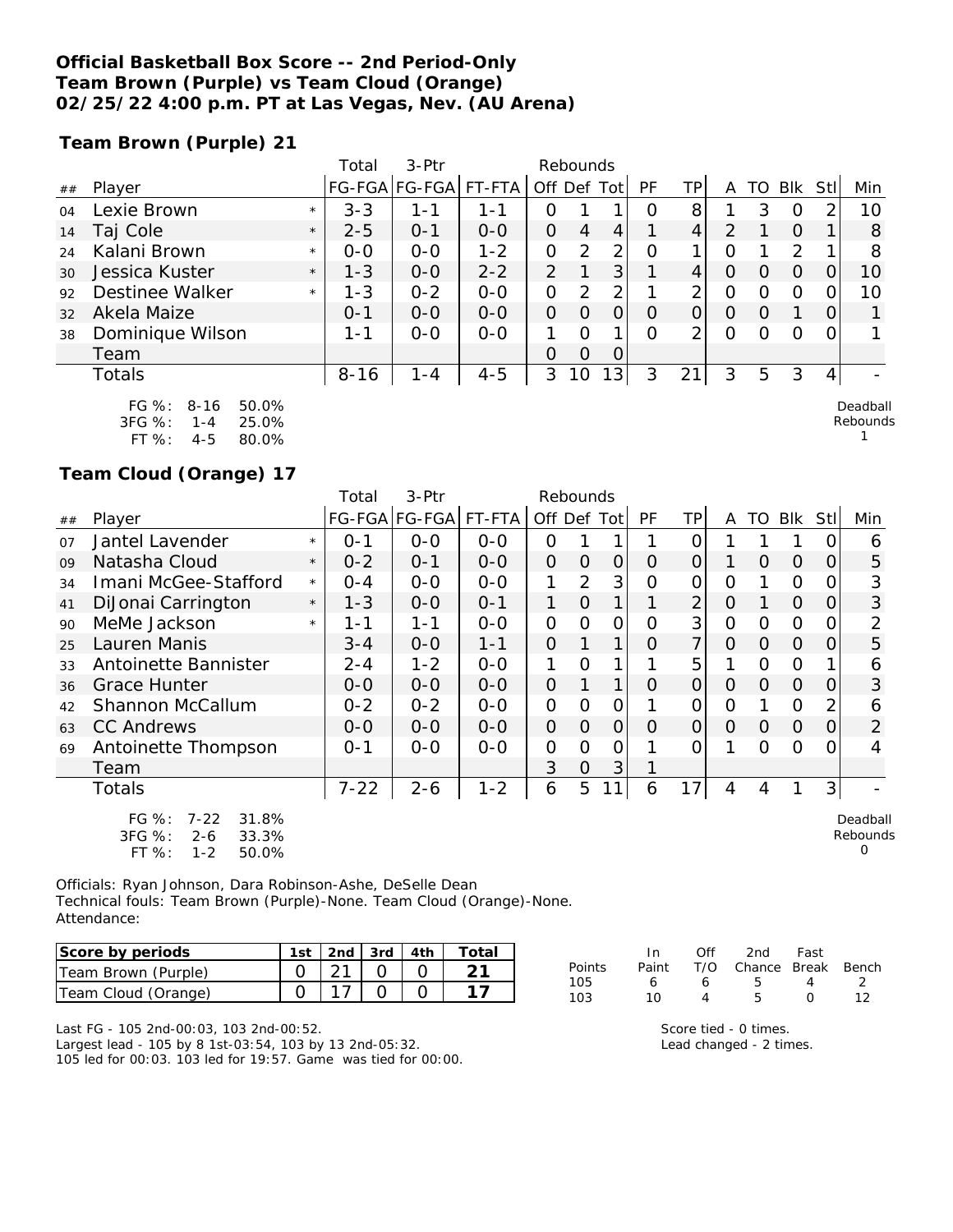### **Official Basketball Box Score -- 3rd Period-Only Team Brown (Purple) vs Team Cloud (Orange) 02/25/22 4:00 p.m. PT at Las Vegas, Nev. (AU Arena)**

**Team Brown (Purple) 25**

|    |                                                      |         | Total   | $3-$ Ptr              |         | Rebounds    |   |    |               |    |                |                  |          |          |                      |
|----|------------------------------------------------------|---------|---------|-----------------------|---------|-------------|---|----|---------------|----|----------------|------------------|----------|----------|----------------------|
| ## | Player                                               |         |         | FG-FGA FG-FGA  FT-FTA |         | Off Def Tot |   |    | PF            | ΤP | A              | TO               | Blk      | Stl      | Min                  |
| 04 | Lexie Brown                                          | $\star$ | $O - 1$ | $0 - 0$               | $0 - 0$ | 0           |   |    | $\Omega$      | 0  | 2              | $\left( \right)$ | O        |          | 8                    |
| 14 | Taj Cole                                             | $\star$ | $1 - 3$ | $1 - 3$               | $0 - 0$ | 0           | O | 0  | $\Omega$      | 3  | $\overline{2}$ | $\Omega$         | $\Omega$ | $\Omega$ | 8                    |
| 24 | Kalani Brown                                         | $\star$ | $0 - 2$ | $0 - 0$               | $0 - 0$ | 0           | 3 | 3  |               | 0  | 0              | 0                | 0        |          | 5                    |
| 30 | Jessica Kuster                                       | $\star$ | $4-6$   | $1 - 2$               | $0 - 0$ | O           | O | Ο  | O             | 9  | O              |                  | $\Omega$ |          | 10                   |
| 92 | Destinee Walker                                      | $\star$ | $2 - 2$ | $2 - 2$               | $0 - 0$ | Ο           | Ω | O  | Ω             | 6  | 0              | 0                | 0        |          | 8                    |
| 32 | Akela Maize                                          |         | $O-O$   | $0-0$                 | $0-0$   | 0           |   | 1. | O             | 0  |                | $\Omega$         | $\Omega$ |          | 4                    |
| 38 | Dominique Wilson                                     |         | $3 - 3$ | 1-1                   | $0 - 0$ | Ο           |   | ◀  |               |    |                |                  | $\Omega$ |          |                      |
|    | Team                                                 |         |         |                       |         | Ο           |   | 1  |               |    |                |                  |          |          |                      |
|    | Totals                                               |         | $10-17$ | $5 - 8$               | $O-O$   | 0           |   | 7١ | $\mathcal{P}$ | 25 | 6              | $\mathcal{P}$    | 0        |          |                      |
|    | FG %: 10-17<br>58.8%<br>$3FG \%$<br>62.5%<br>$5 - 8$ |         |         |                       |         |             |   |    |               |    |                |                  |          |          | Deadball<br>Rebounds |

| .      | $\cdots$ |         |
|--------|----------|---------|
| 3FG %: | 5-8      | 62.5%   |
| FT %:  | 0-0      | $0.0\%$ |

**Team Cloud (Orange) 20**

|    |                                                                                             |         | Total    | $3-Ptr$              |         | Rebounds       |   |                |          |                 |               |          |          |      |                                  |
|----|---------------------------------------------------------------------------------------------|---------|----------|----------------------|---------|----------------|---|----------------|----------|-----------------|---------------|----------|----------|------|----------------------------------|
| ## | Plaver                                                                                      |         |          | FG-FGA FG-FGA FT-FTA |         | Off Def Tot    |   |                | PF       | ΤP              | A             | TO       | Blk      | Stll | Min                              |
| 07 | Jantel Lavender                                                                             | $\star$ | $2 - 4$  | $O-O$                | $0 - 0$ | Ο              | Ο | 0              | O        |                 | O             |          | O        |      | 10                               |
| 09 | Natasha Cloud                                                                               | $\star$ | $2 - 3$  | $1 - 2$              | $2 - 2$ | 0              |   | 1              |          | 7               | $\mathcal{P}$ |          | $\Omega$ |      | 10                               |
| 34 | Imani McGee-Stafford                                                                        | $\star$ | 1 - 1    | $0 - 0$              | $O-O$   |                |   | 2              | Ω        | 2               |               | Ω        | $\circ$  |      | 5                                |
| 41 | DiJonai Carrington                                                                          | $\star$ | $2 - 7$  | $0 - 3$              | $O-O$   |                | 2 | 3 <sup>1</sup> | 2        | 4               |               |          | $\Omega$ |      | 10                               |
| 90 | MeMe Jackson                                                                                | $\star$ | $1 - 2$  | $1 - 2$              | $0 - 0$ | 0              |   | 1              | Ω        | 3 <sup>1</sup>  | 0             | Ω        | $\circ$  |      | 5                                |
| 25 | Lauren Manis                                                                                |         | $O-O$    | $O-O$                | $O-O$   | O              |   | 1              | $\Omega$ | $\Omega$        | $\Omega$      | $\Omega$ | $\Omega$ |      | 4                                |
| 33 | Antoinette Bannister                                                                        |         | $0-0$    | $0 - 0$              | $0 - 0$ | 0              | Ω | 0              | Ω        | Ω               | Ω             | O        | O        |      |                                  |
|    | Team                                                                                        |         |          |                      |         | Ω              |   | 1              |          |                 |               |          |          |      |                                  |
|    | Totals                                                                                      |         | $8 - 17$ | $2 - 7$              | $2 - 2$ | $\overline{2}$ |   | 9              | 3        | 20 <sup>1</sup> | 4             | 3        | $\Omega$ |      |                                  |
|    | $FG \%$ :<br>$8 - 17$<br>47.1%<br>3FG %:<br>$2 - 7$<br>28.6%<br>$FT$ %:<br>100.0<br>$2 - 2$ |         |          |                      |         |                |   |                |          |                 |               |          |          |      | Deadball<br>Rebounds<br>$\Omega$ |

Officials: Ryan Johnson, Dara Robinson-Ashe, DeSelle Dean Technical fouls: Team Brown (Purple)-None. Team Cloud (Orange)-None. Attendance:

| Score by periods    | ∣st | 2nd | 3rd          | 4th | Total |            |       |     | 2nd    | Fast  |       |
|---------------------|-----|-----|--------------|-----|-------|------------|-------|-----|--------|-------|-------|
| Team Brown (Purple) |     |     |              |     |       | Points     | Paint | T/O | Chance | Break | Bench |
| Team Cloud (Orange) |     |     | $\cap$<br>∠◡ |     | ∩∩    | 105<br>103 |       |     |        |       |       |

Last FG - 105 3rd-00:00, 103 3rd-00:10. Largest lead - 105 by 8 1st-03:54, 103 by 13 2nd-05:32. 105 led for 10:54. 103 led for -1:-28. Game was tied for 00:34.

|    | $\mathbf{H}$ | $\cup$ | znu rast                     |     |  |
|----|--------------|--------|------------------------------|-----|--|
| 'S |              |        | Paint T/O Chance Break Bench |     |  |
|    | 6            | -3     | $\left( \right)$             | - 2 |  |
|    | $10^{-}$     |        |                              | Δ   |  |
|    |              |        |                              |     |  |

0

Score tied - 2 times. Lead changed - 1 time.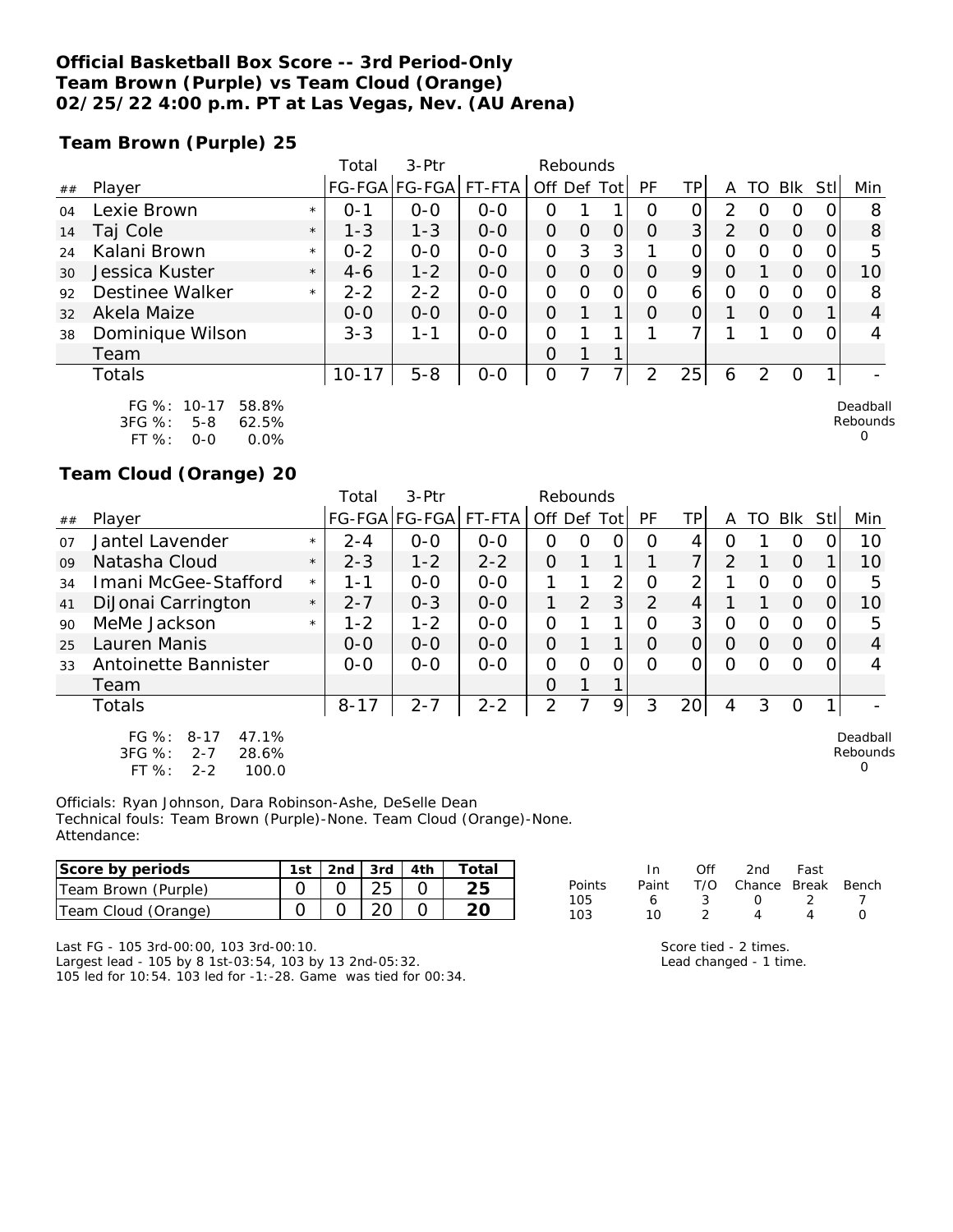### **Official Basketball Box Score -- 4th Period-Only Team Brown (Purple) vs Team Cloud (Orange) 02/25/22 4:00 p.m. PT at Las Vegas, Nev. (AU Arena)**

**Team Brown (Purple) 29**

|    |                                                             |         | Total    | 3-Ptr                |           | Rebounds    |          |                |                |                |          |          |          |             |                                |
|----|-------------------------------------------------------------|---------|----------|----------------------|-----------|-------------|----------|----------------|----------------|----------------|----------|----------|----------|-------------|--------------------------------|
| ## | Player                                                      |         |          | FG-FGA FG-FGA FT-FTA |           | Off Def Tot |          |                | PF             | ΤP             | A        |          | TO BIK   | <b>Stll</b> | Min                            |
| 04 | Lexie Brown                                                 | $\star$ | $0 - 2$  | $0 - 2$              | $4 - 4$   | Ο           | 0        | 0              | $\Omega$       | 4              | 3        |          | $\Omega$ |             | 10                             |
| 14 | Taj Cole                                                    | $\star$ | $3 - 6$  | $0-0$                | $2 - 2$   | 0           | 0        | $\overline{O}$ |                | 8              |          | $\Omega$ | $\Omega$ |             |                                |
| 24 | Kalani Brown                                                | $\star$ | $4 - 4$  | $0-0$                | $2 - 2$   | 0           | 5        | 5              | $\overline{2}$ | 10             | 0        | ∩        |          |             | 6                              |
| 30 | Jessica Kuster                                              | $\star$ | $0 - 0$  | $0 - 0$              | $O-O$     | 0           | $\Omega$ | $\overline{O}$ | $\Omega$       |                | $\Omega$ | $\Omega$ | $\Omega$ | $\Omega$    |                                |
| 92 | Destinee Walker                                             | $\star$ | $0 - 1$  | $0 - 0$              | $0 - 0$   |             | $\Omega$ | 1              | $\Omega$       | 0              |          |          | $\Omega$ | $\Omega$    | 6                              |
| 17 | Becca Wann-Taylor                                           |         | $0-0$    | $0-0$                | $0 - 0$   | 0           | 0        | $\overline{O}$ | $\Omega$       | $\overline{O}$ | $\Omega$ | $\Omega$ | $\Omega$ | $\Omega$    |                                |
| 32 | Akela Maize                                                 |         | 1-1      | $0 - 0$              | $O-O$     | 0           |          |                |                | 2              |          | $\Omega$ | $\Omega$ | $\Omega$    | 4                              |
| 38 | Dominique Wilson                                            |         | $1 - 2$  | $0 - 0$              | $3 - 3$   | 0           | 0        | $\overline{O}$ | $\mathcal{P}$  | 5              | $\Omega$ | $\Omega$ | $\Omega$ | $\Omega$    | 6                              |
|    | Team                                                        |         |          |                      |           | O           | O        | 0              |                |                |          |          |          |             |                                |
|    | Totals                                                      |         | $9 - 16$ | $0 - 2$              | $11 - 11$ |             | 6        | 7۱             | 6              | 29             | 6        |          |          |             |                                |
|    | FG %:<br>$9 - 16$<br>56.3%<br>$3FG \%$ :<br>0.0%<br>$O - 2$ |         |          |                      |           |             |          |                |                |                |          |          |          |             | Deadball<br>Rebounds<br>$\sim$ |

FT %: 11-11 100.0

#### **Team Cloud (Orange) 24**

|    |                                                                                               |         | Total    | $3-Ptr$       |           | Rebounds       |                |                 |           |          |          |                  |          |          |                                  |
|----|-----------------------------------------------------------------------------------------------|---------|----------|---------------|-----------|----------------|----------------|-----------------|-----------|----------|----------|------------------|----------|----------|----------------------------------|
| ## | Player                                                                                        |         |          | FG-FGA FG-FGA | FT-FTA    | Off Def Tot    |                |                 | <b>PF</b> | TP       | A        | TO I             | Blk      | -StII    | Min                              |
| 07 | Jantel Lavender                                                                               | $\star$ | $0 - 0$  | $0 - 0$       | $O-O$     |                |                | 2               | O         | 0        | Ο        | 2                | O        |          | 10                               |
| 09 | Natasha Cloud                                                                                 | $\star$ | $3 - 7$  | $2 - 6$       | $8 - 8$   | $\Omega$       | 2              | $\overline{2}$  | 3         | 16       |          |                  | $\Omega$ | $\Omega$ | 10                               |
| 34 | Imani McGee-Stafford                                                                          | $\star$ | $0 - 0$  | $0-0$         | $0 - 0$   | $\overline{O}$ | $\overline{2}$ | 2               | 2         | 0        | O        |                  |          | O        | 6                                |
| 41 | DiJonai Carrington                                                                            | $\star$ | $2 - 4$  | $1 - 1$       | $3 - 4$   | $\overline{2}$ | $\Omega$       | $\overline{2}$  | 2         | 8        | $\Omega$ |                  | $\Omega$ | O        | 10                               |
| 90 | MeMe Jackson                                                                                  | $\star$ | $O - 1$  | $O - 1$       | $0 - 0$   | 0              | 0              | 0               |           | O        | O        | $\Omega$         | O        | 0        | 5                                |
| 25 | Lauren Manis                                                                                  |         | $0 - 2$  | $O - 1$       | $0 - 0$   |                | $\Omega$       | $\mathbf 1$     |           | 0        | $\Omega$ | O                | $\Omega$ | 0        | 4                                |
| 33 | Antoinette Bannister                                                                          |         | $0 - 0$  | $0 - 0$       | $0 - 0$   | $\Omega$       | $\Omega$       | $\Omega$        | $\Omega$  | $\Omega$ | $\Omega$ | $\left( \right)$ | $\Omega$ | O        | 3                                |
|    | Team                                                                                          |         |          |               |           | $\overline{O}$ |                |                 |           |          |          |                  |          |          |                                  |
|    | <b>Totals</b>                                                                                 |         | $5 - 14$ | $3 - 9$       | $11 - 12$ | 4              | 6              | 10 <sup>1</sup> | 9         | 24       |          | 5                |          | 0I       |                                  |
|    | $FG \%$ :<br>$5 - 14$<br>35.7%<br>3FG %:<br>$3-9$<br>33.3%<br>FT $\%$ :<br>$11 - 12$<br>91.7% |         |          |               |           |                |                |                 |           |          |          |                  |          |          | Deadball<br>Rebounds<br>$\Omega$ |

Officials: Ryan Johnson, Dara Robinson-Ashe, DeSelle Dean Technical fouls: Team Brown (Purple)-None. Team Cloud (Orange)-None. Attendance:

| Score by periods    | 1st | 2nd $\sqrt{3}$ 3rd $\sqrt{4}$ 4th | Total |
|---------------------|-----|-----------------------------------|-------|
| Team Brown (Purple) |     |                                   |       |
| Team Cloud (Orange) |     |                                   |       |

Last FG - 105 4th-00:02, 103 4th-00:07.

Largest lead - 105 by 10 4th-08:13, 103 by 13 2nd-05:32. 105 led for 00:00. 103 led for 00:00. Game was tied for 00:00.

|        | In           | ∩ff | 2nd                    | Fast             |                  |
|--------|--------------|-----|------------------------|------------------|------------------|
| Points | Paint        |     | T/O Chance Break Bench |                  |                  |
| 105    | 14           | я   | $\left( \right)$       | $\left( \right)$ |                  |
| 103    | $\mathbf{I}$ |     |                        | $\left( \right)$ | $\left( \right)$ |

0

Score tied - 0 times. Lead changed - 0 times.